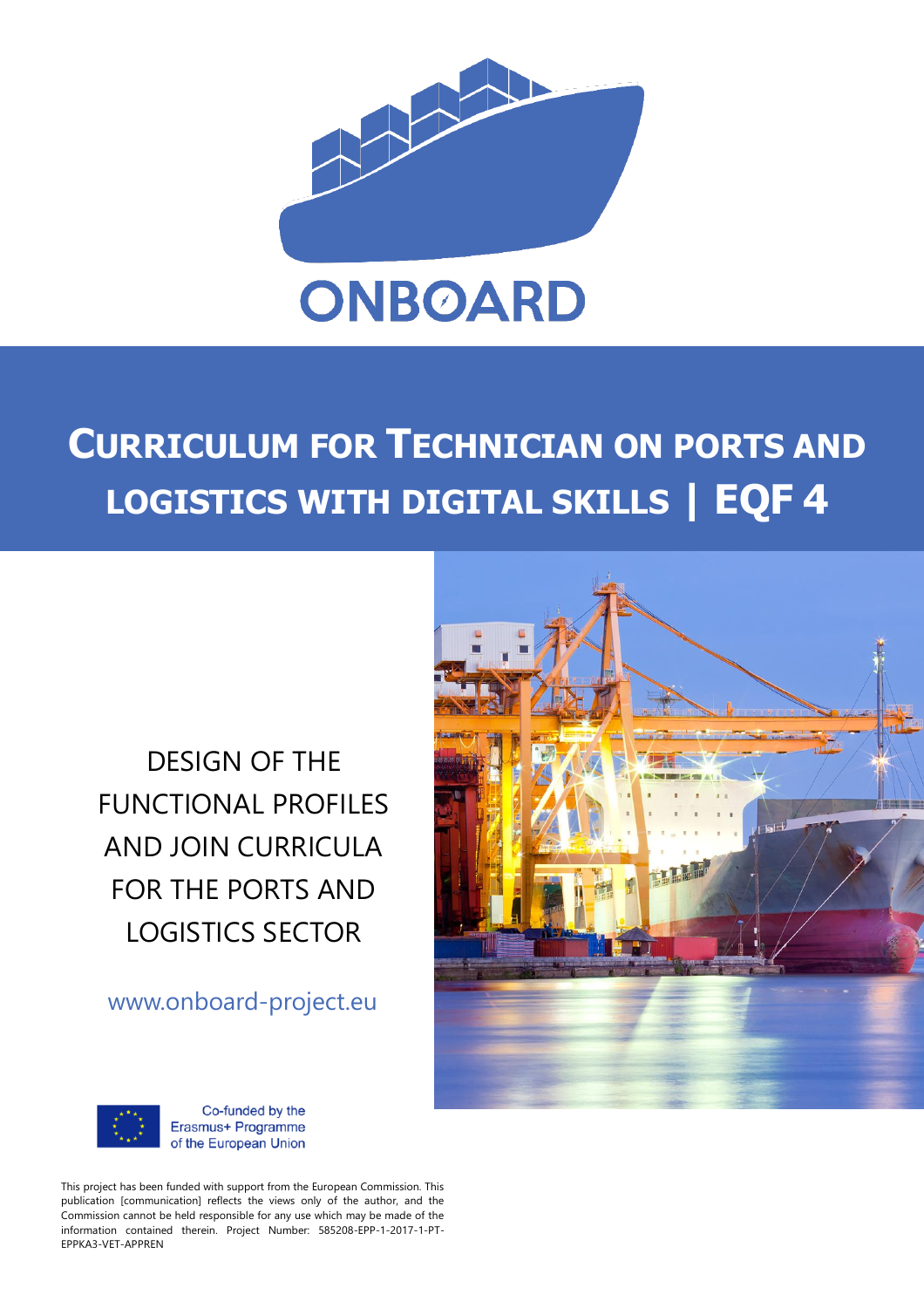**ONBOARD** 

# **Partners**

**INOVA+** 











| <b>INOVA+</b>       | https://inova.business/                   |
|---------------------|-------------------------------------------|
| <b>Forum Oceano</b> | http://www.forumoceano.pt/                |
| <b>ISCIA</b>        | http://www.iscia.edu.pt/                  |
| <b>CIRA</b>         | http://www.regiaodeaveiro.pt/             |
| <b>MSE</b>          | http://www.marinesoutheast.co.uk/         |
| <b>HALPIN</b>       | http://halpin.nmci.ie/index.php?page=home |



Co-funded by the Erasmus+ Programme of the European Union 2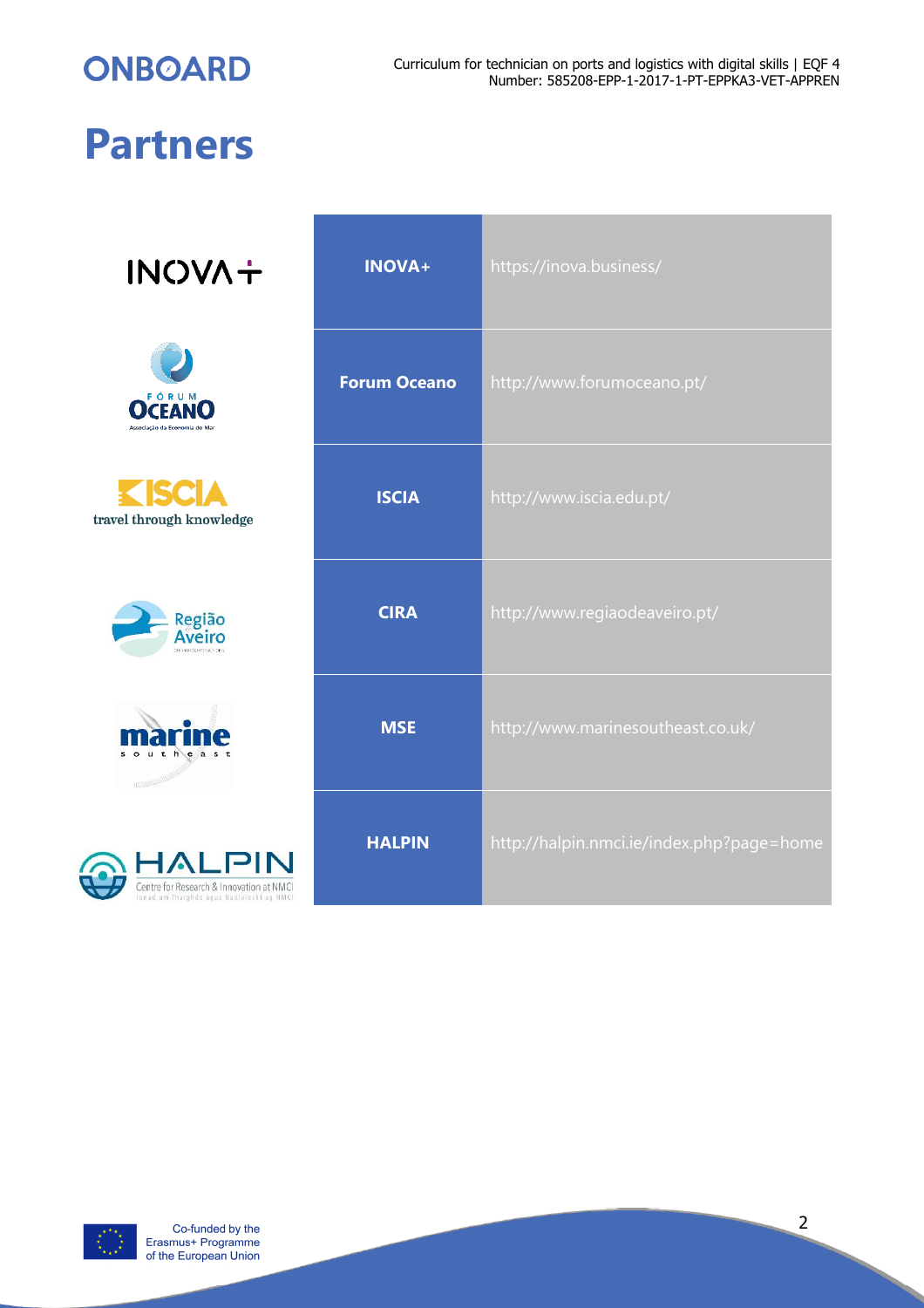

# **CURRICULA**

**"Technician on ports and logistics with Digital Skills"**

# **EDUCATION AND TRAINING AREA: 840 – Transport Services**

- **EQF (EUROPEEN QUALIFICATION FRAMEWORK)**: **4**
- **NQF (NATIONAL QUALIFICATION FRAMEWORK - IRELAND)**: **5**
- **NQF (NATIONAL QUALIFICATION FRAMEWORK - PORTUGAL)**: **4**
- **NQF (NATIONAL QUALIFICATION FRAMEWORK – UNITED KINGDOM): 4**

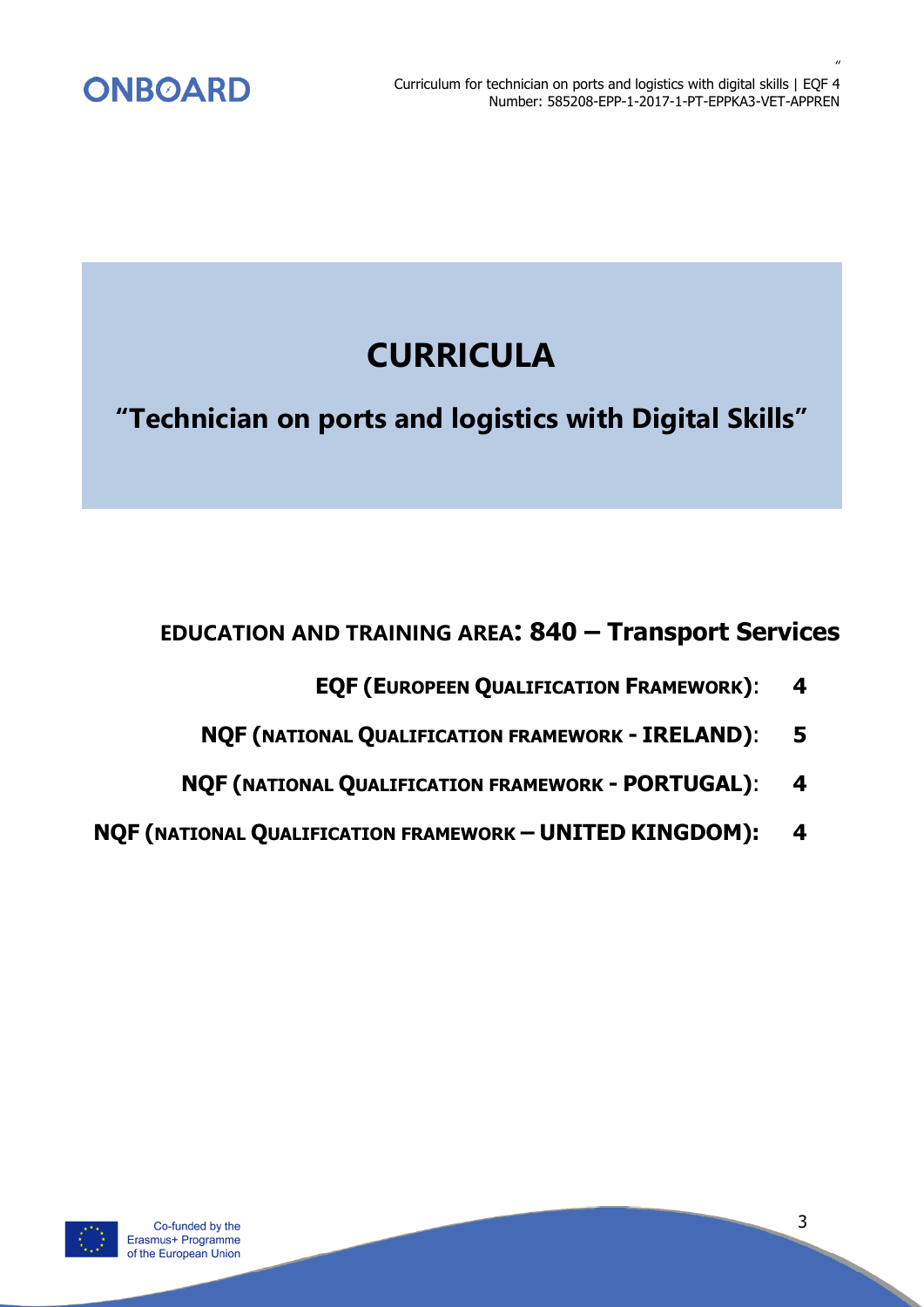*"*

# **Technician on ports and logistics with digital skills**

# **Curricula**

# **MAPPING OF THE TRAINING UNITS (TU):**

| <b>FUNCTIONAL</b><br><b>AREAS</b> | <b>N.º TU</b> | <b>TRAINING UNITS</b>                                               | <b>HOURS</b> |
|-----------------------------------|---------------|---------------------------------------------------------------------|--------------|
|                                   | 001           | NETWORK - DESIGN AND ADMINISTRATION                                 | 50           |
|                                   | 002           | COMPUTING ARCHITECTURE ON WEB ENVIRONMENT                           | 50           |
|                                   | 003           | MANAGEMENT INFORMATION SYSTEM                                       | 50           |
| Computing                         | 004           | PERSONAL PRODUCTIVITY TOOLS                                         | 25           |
| (COM)<br>350 hours                | 005           | SPREADSHEET - LEVEL I                                               | 25           |
|                                   | 006           | SPREADSHEET - ADVANCED FEATURES                                     | 25           |
|                                   | 007           | DATABASE MODELLING AND ADMINISTRATION                               | 50           |
|                                   | 008           | E-BUSINESS LANGUAGES                                                | 50           |
|                                   | 009           | INFORMATION SAFETY AND SECURITY (WEB ENVIRONMENT)                   | 25           |
|                                   | 001           | <b>GENERAL MANAGEMENT</b>                                           | 50           |
|                                   | 002           | <b>TRANSPORTATION AND LOGISTICS SYSTEM</b>                          | 50           |
|                                   | 003           | <b>TRANSPORTATION AND LOGISTICS TECHNOLOGIES</b>                    | 50           |
|                                   | 004           | <b>TRANSPORT ECONOMICS</b>                                          | 50           |
| Management,                       | 005           | <b>GLOBAL MARKET AND INTERNATIONAL TRADE</b>                        | 50           |
| Ports, and<br>Logistics           | 006           | <b>TRANSPORT LAW</b>                                                | 50           |
| (MPL)                             | 007           | DOCUMENTATION AND QUALITY MANAGEMENT IN PORTS AND LOGISTICS         | 50           |
| 600 hours                         | 008           | <b>OPERATIONAL MANAGEMENT IN LOGISTIC CHAIN</b>                     | 50           |
|                                   | 009           | SAFETY AND ENVIRONMENT IN TRANSPORTS AND LOGISTICS                  | 50           |
|                                   | 010           | <b>QUALITY MANAGEMENT - SERVICES AREA</b>                           | 50           |
|                                   | 011           | MANAGEMENT INFORMATION SYSTEM APPLIED TO LOGISTICS AND PORTS        | 50           |
|                                   | 012           | INFORMATION SYSTEMS APPLICATIONS IN PORTS AND LOGISTICS             | 50           |
|                                   | 001           | COMMUNICATION AND ORGANIZATIONAL BEHAVIOUR                          | 25           |
| Soft skills                       | 002           | <b>TEAM MANAGEMENT</b>                                              | 25           |
| (SOS)                             | 003           | TIME MANAGEMENT AND WORK ORGANIZATION                               | 25           |
| 125 hours                         | 004           | PROFILE AND POTENTIAL OF THE ENTREPRENEUR - DIAGNOSIS / DEVELOPMENT | 25           |
|                                   | 005           | ENVIRONMENT, SAFETY, HYGIENE AND HEALTH AT WORK - BASIC CONCEPTS    | 25           |

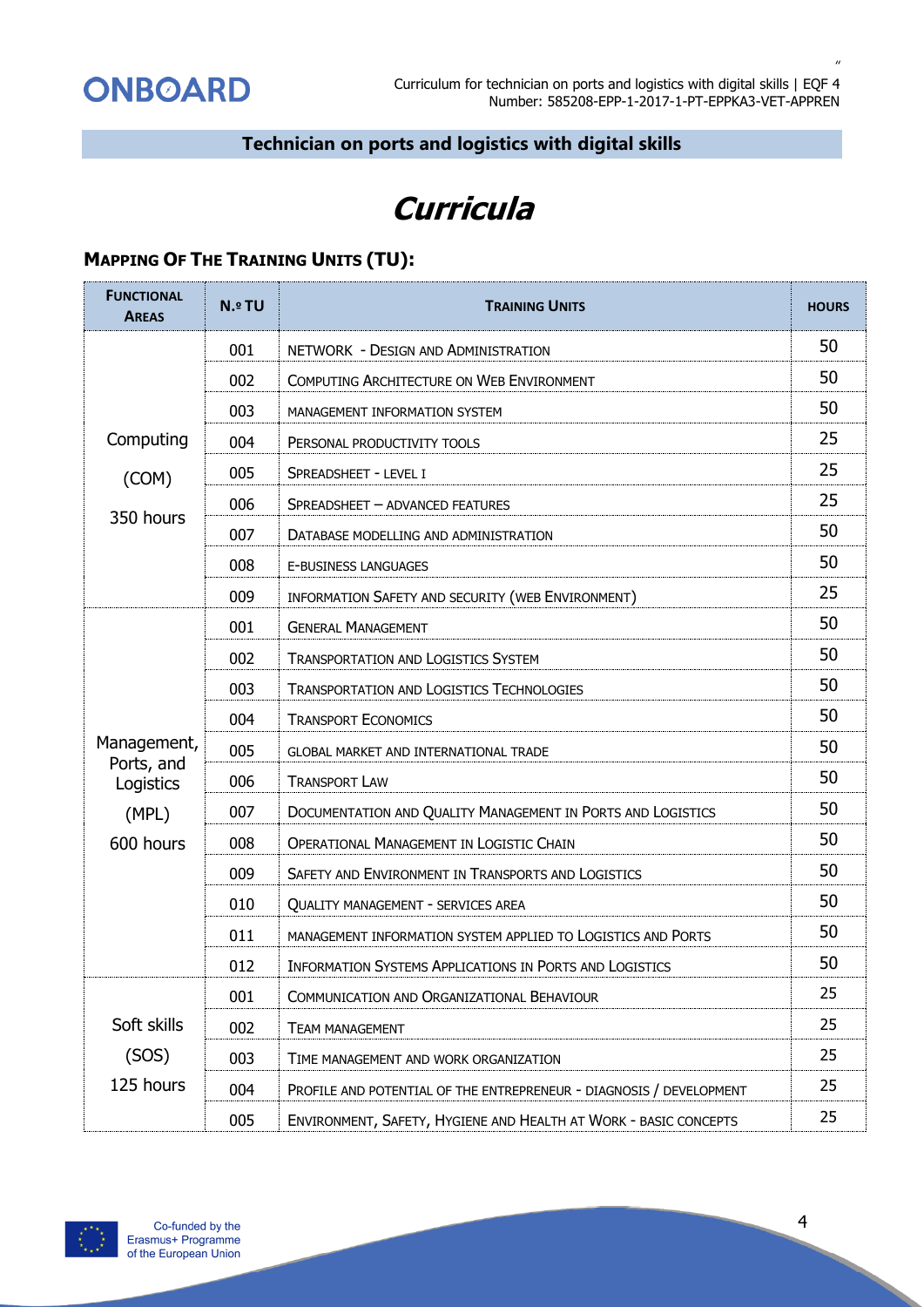

*"*

# **FORM OF THE TRAINING UNIT**

| NAME OF THE TU   | NETWORK - DESIGN AND ADMINISTRATION |     |  |           |    |       |  |
|------------------|-------------------------------------|-----|--|-----------|----|-------|--|
|                  |                                     |     |  |           |    |       |  |
| NUMBER OF THE TU | <b>COM</b>                          | 001 |  | WORKLOAD: | 50 | Hours |  |

# **TRAINING ACHIEVEMENTS**

This Training Unit includes the following professional achievements:

- A good network Design skills.
- **•** Define an installation plan for a network implementation.
- Knowledge of network installation and administration
- **•** Perform the procedures necessary to administer a local area ant Internet network.

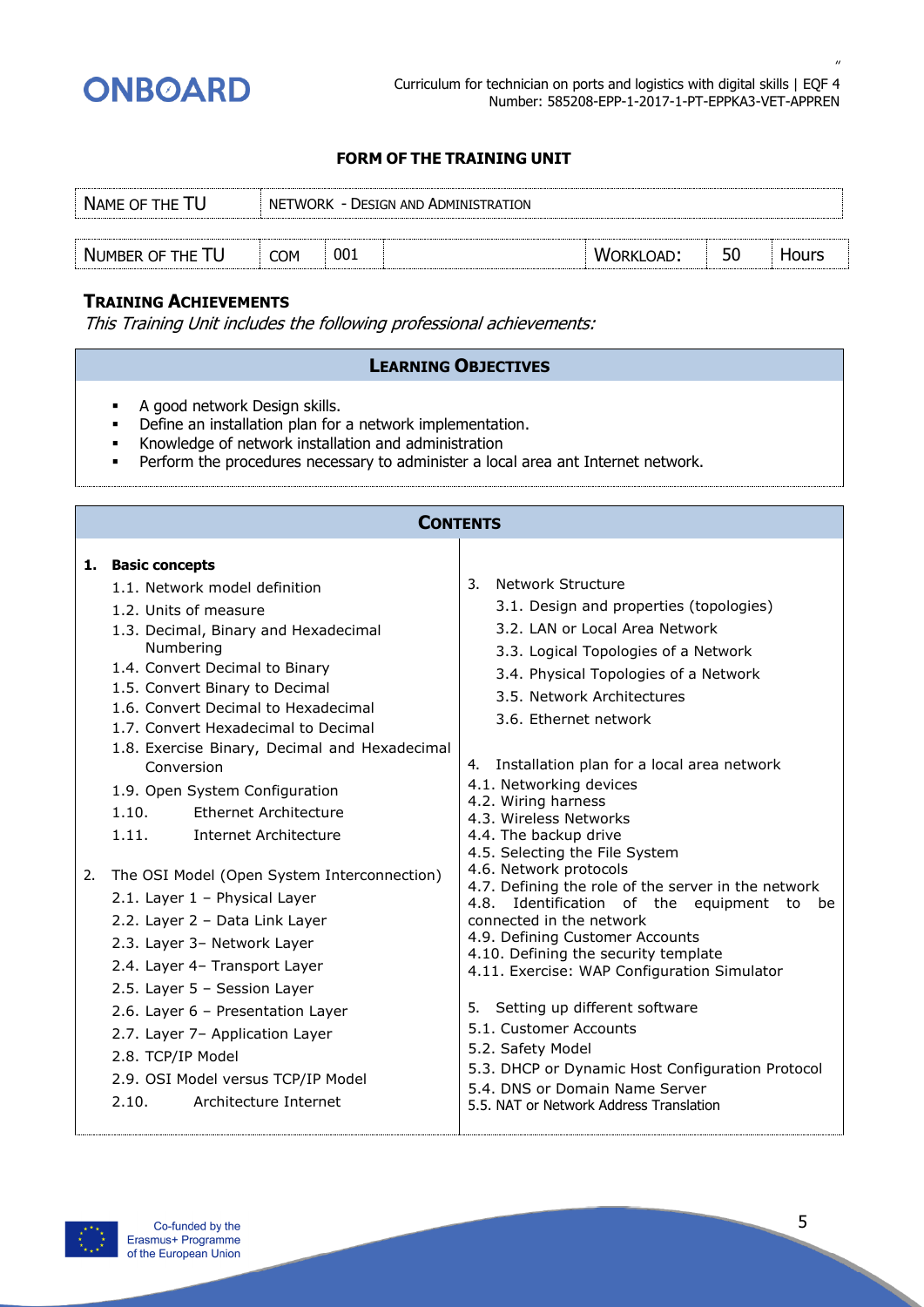

| NAME OF THE TU   | COMPUTING ARCHITECTURE ON WEB ENVIRONMENT |     |  |                  |    |       |
|------------------|-------------------------------------------|-----|--|------------------|----|-------|
|                  |                                           |     |  |                  |    |       |
| NUMBER OF THE TU | COM                                       | 002 |  | <b>WORKLOAD:</b> | 50 | hours |

# **TRAINING ACHIEVEMENTS**

This Training Unit includes the following professional achievements:

- Identify the basic elements of the computational architecture.
- Understand the differences between client server architecture and web architecture
- Cloud computing architecture skills development

|    | <b>CONTENTS</b>                                                                                                                                                                                                                                                                                                             |    |                                                                                                                                                                                                              |
|----|-----------------------------------------------------------------------------------------------------------------------------------------------------------------------------------------------------------------------------------------------------------------------------------------------------------------------------|----|--------------------------------------------------------------------------------------------------------------------------------------------------------------------------------------------------------------|
| 1. | IS implementation<br>1.1. Introduction and main steps<br>1.2. Hardware and Software<br>1.3. Communication and data warehouse<br>1.4. The human resources and<br>education/training                                                                                                                                          |    | 3.5. W3C Web API Web Services (specific)<br>3.5.1. Explanations<br>3.5.2. Automated design methods<br>3.5.3. Regression testing of Web Services<br>3.5.4. Web Service management<br>3.5.5. Used technologies |
|    | 2. Computer architecture<br>2.1. Definition and components<br>2.2. Client-server architecture<br>2.3. Architecture on a web environment                                                                                                                                                                                     |    | 4. Architecting Cloud Computing Solution<br>4.1. History and Similar Services<br>4.2. Characteristics<br>4.3. Service Models<br>4.4. Deployment Models                                                       |
|    | 3. Web Services (Generic)<br>3.1. Definition<br>3.2. Asynchronous JavaScript and XML<br>3.3. Used technologies                                                                                                                                                                                                              |    | 4.5. Cloud Engineering Architecture<br>4.6. Security and privacy<br>4.7. Limitations and disadvantages                                                                                                       |
|    | 3.3.1. XML or Extensible Markup Language<br>3.3.2. REST or Representational State<br>Transfer<br>3.3.3. SOAP or Simple Object Access<br>Protocol<br>3.3.4. WSDL or Web Services Description<br>Language<br>3.3.5. UDDI or Universal Description<br>Discovery and Integration<br>3.4. Web Services that use markup languages | 5. | Project exercise: Design a case study project -<br>Architecting Cloud Computing Solution to a<br>partner                                                                                                     |

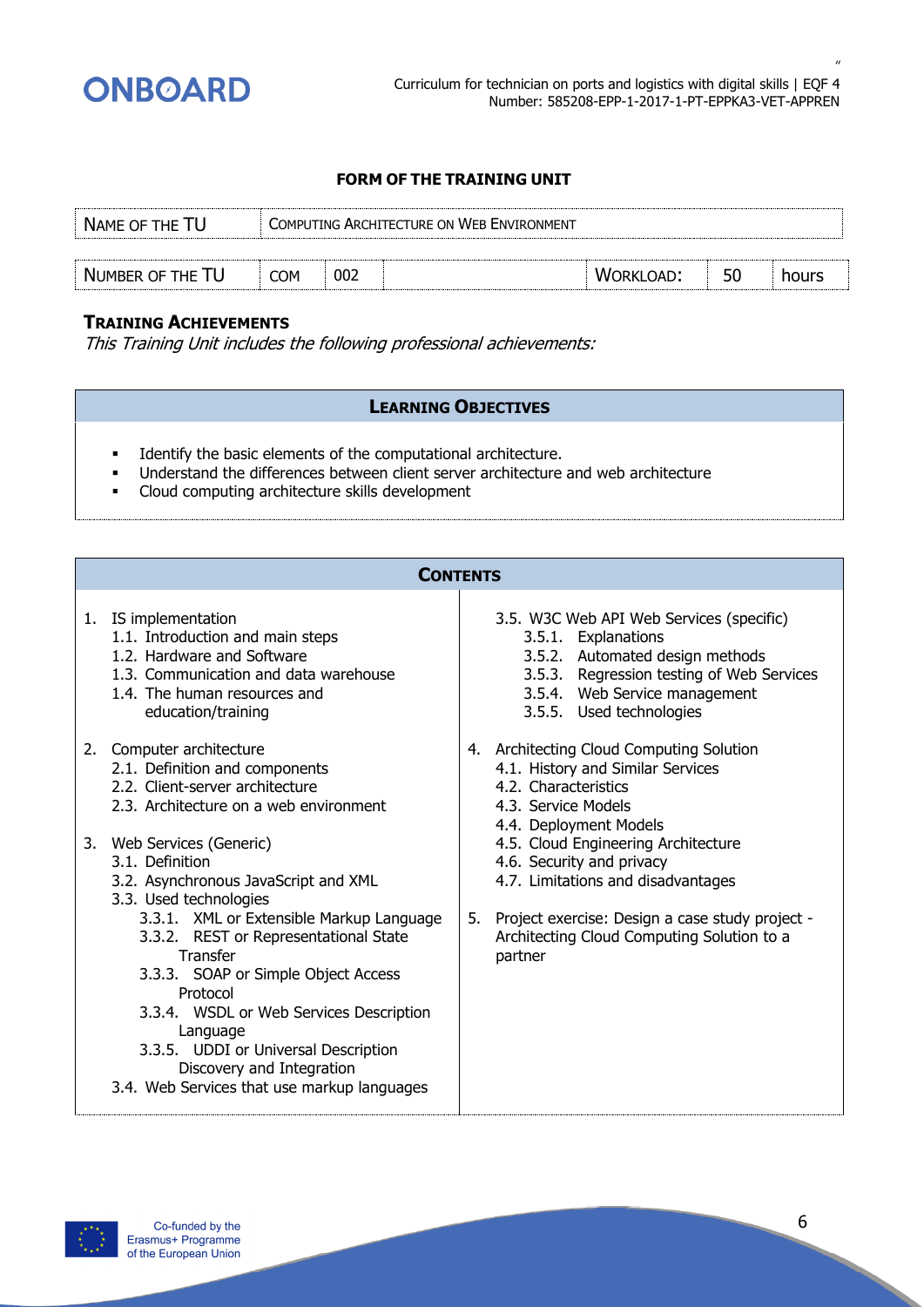

*"*

#### **FORM OF THE TRAINING UNIT**

| NAME OF THE TU   |            |     | MANAGEMENT INFORMATION SYSTEM |           |    |              |
|------------------|------------|-----|-------------------------------|-----------|----|--------------|
|                  |            |     |                               |           |    |              |
| NUMBER OF THE TU | <b>COM</b> | 003 |                               | WORKLOAD: | 50 | <b>Hours</b> |

# **TRAINING ACHIEVEMENTS**

This Training Unit includes the following professional achievements:

- **•** Identify and understand information systems on organizations
- **•** Identify, understand and manage IS (information systems)
- $\overline{\phantom{a}}$  Know how to classify information
- **EXECTE 1.5 Learn to obtain and manage requirements**
- **•** Create UML and ITIL basic skills

|    | <b>CONTENTS</b>                                                                                                                                                                                                                                                               |  |                                                                                                                                                                                                                                   |  |  |  |  |  |  |
|----|-------------------------------------------------------------------------------------------------------------------------------------------------------------------------------------------------------------------------------------------------------------------------------|--|-----------------------------------------------------------------------------------------------------------------------------------------------------------------------------------------------------------------------------------|--|--|--|--|--|--|
| 1. | Information System needs and requirements on<br>the actual organizations (main definitions and<br>concepts)<br>1.1. Information needs<br>1.2. Understanding the concept of a system<br>1.3. An enterprise as a system<br>1.4. Types and functions of IS                       |  | 3.2. Services process support and availability<br>3.3. System portfolio<br>3.4. Versions Managing<br>3.5. Project Management<br>3.6. Service Delivery<br>3.7. Performance Measurement                                             |  |  |  |  |  |  |
|    | 1.5. Information objects: events, activities and<br>entities<br>1.6. Information architecture<br>1.7. Information documentation<br>1.8. Cost of information and its nature<br>1.9. Key questions and advantages<br>1.10.<br>Classifying the information<br>1.11. IS evolution |  | 4. IS representation<br>4.1. Flows and diagrams<br>4.2. Data dictionary managing<br>4.3. Metadata importance<br>4.4. Data Base and main objects<br>4.5. The main steps to create a data base design<br>5. Requirements management |  |  |  |  |  |  |
|    | 1.12.<br>Knowledge management<br>2. An IS overview<br>2.1. Business process Management (BPM)<br>2.2. IS Development<br>2.3. IS exploration<br>2.4. Outsourcing Management                                                                                                     |  | 5.1. Why and how to manage<br>5.2. Requirements representation and<br>communication<br>5.3. UML or Unified Modeling Language<br>5.4. Use Cases<br>5.5. Sequential Diagrams                                                        |  |  |  |  |  |  |
|    | 3. IS Management (ITIL)<br>3.1. Service Level Agreement (SLA) management<br>and monitoring                                                                                                                                                                                    |  | 5.6. Activity Diagrams                                                                                                                                                                                                            |  |  |  |  |  |  |

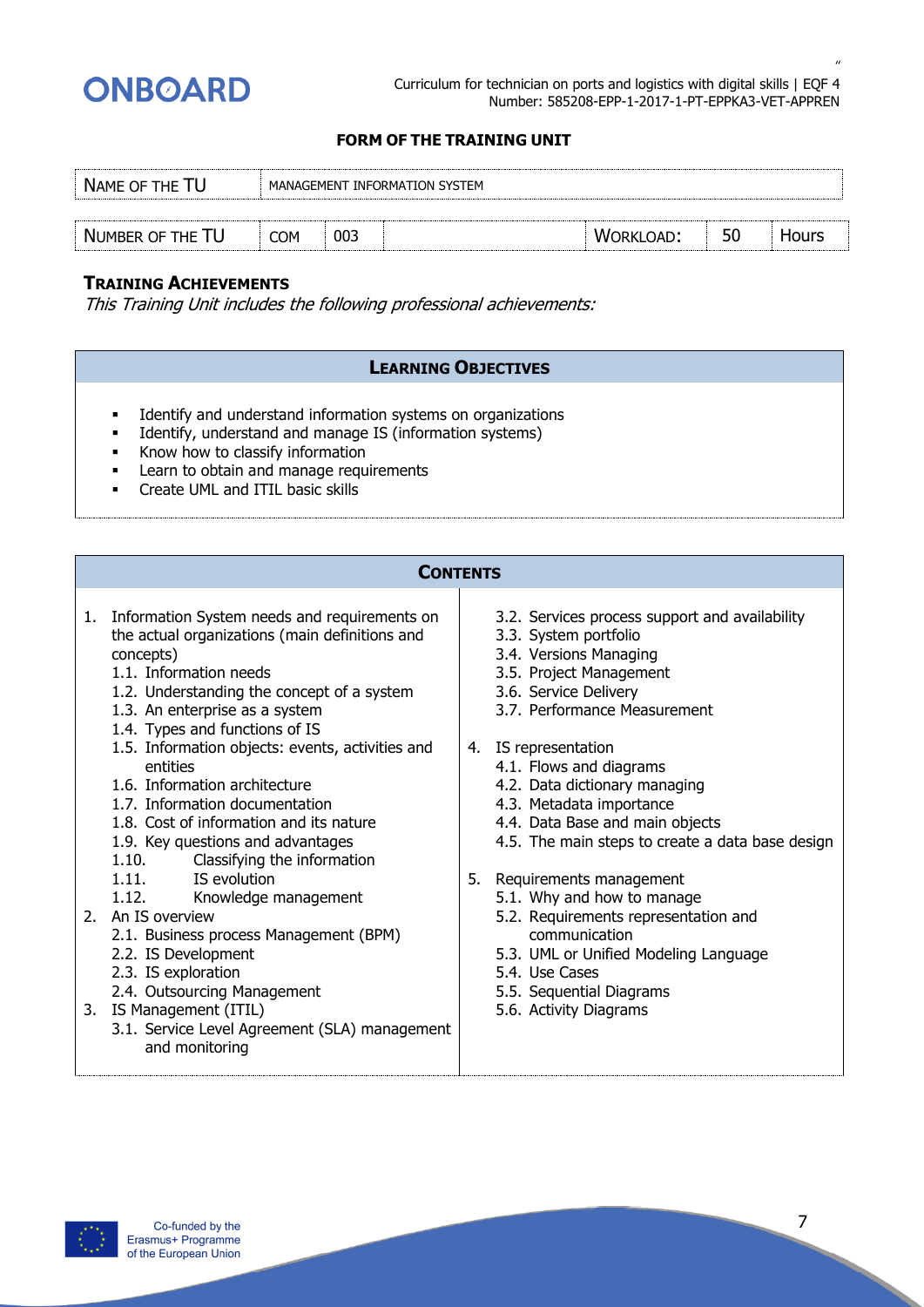

| NAME OF THE TU   | PERSONAL PRODUCTIVITY TOOLS |     |  |                  |  |       |  |  |
|------------------|-----------------------------|-----|--|------------------|--|-------|--|--|
|                  |                             |     |  |                  |  |       |  |  |
| NUMBER OF THE TU | <b>COM</b>                  | 004 |  | <b>WORKLOAD:</b> |  | Hours |  |  |

# **TRAINING ACHIEVEMENTS**

This Training Unit includes the following professional achievements:

# **LEARNING OBJECTIVES**

- **•** Apply some productivity tools, also using the web, improving procedures, saving energy and time;
- **EXEDENT Archive information, saving time, in a safe and organized way;**
- **EXECT** Know how to use electronic agenda and to-do list management and integration with mail and other tools;
- Know how to use other tools as notes organization and classification, electronic post-it, password and business cards management;

- 1 Archive, backups procedures and tools to maintain the workspace organized and your information save;
- 2 Electronic agenda management: integration between personal and professional agenda;
- 3 Contacts management on different environments
- 4 Password creation and synchronous password management for all platforms;
- 5 Business cards management
	- 5.1 Scan and organize business cards
	- 5.2 Electronic creation of business cards
- 6 Electronic notes tools management as Evernote, Google keep or other tools
	- 6.1 Capture inspiration and to-dos effortlessly;
	- 6.2 Collaborate on notes with teammates and set reminders to stay on track: note capturing, file storage & sharing solution;
	- 6.3 Capture and Access anywhere.
	- 6.4 Find things fast.
- 7 Web collaborating tools with colleagues and customers
	- 7.1 Launch a meeting from anywhere with GoToMeeting
	- 7.2 Using Google docs and hangouts to teamwork
	- 7.3 Sync files and contacts on the cloud

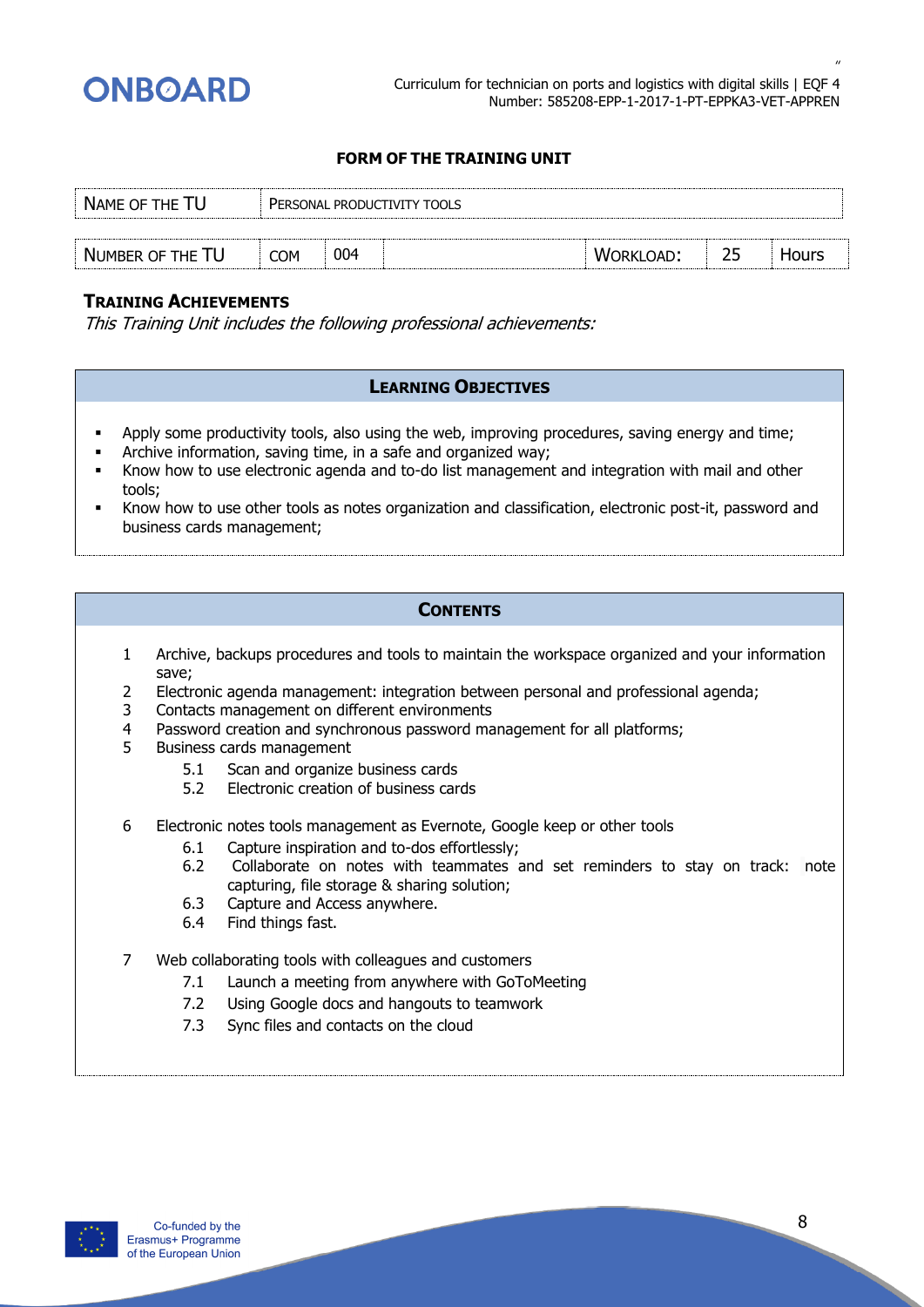

| NAME OF THE TU   | FOLHA DE CÁLCULO - NÍVEL I |     |               |                  |    |       |
|------------------|----------------------------|-----|---------------|------------------|----|-------|
|                  |                            |     |               |                  |    |       |
| NUMBER OF THE TU | <b>COM</b>                 | 005 | (CNQ4 - 0778) | <b>WORKLOAD:</b> | 25 | hours |

# **TRAINING ACHIEVEMENTS**

This Training Unit includes the following professional achievements:

- Build, edit, and print spreadsheets.
- Use formulas, functions, charts, and drawings in worksheets.

|          | <b>CONTENTS</b>                                                                                                                                                                                                                                                                                                                                                                                                                                                                                                                                                                                                                                                                  |                |                                                                                                                                                                                                                                                                                                                                                                                                                                                                                                                                                            |  |  |  |  |  |  |
|----------|----------------------------------------------------------------------------------------------------------------------------------------------------------------------------------------------------------------------------------------------------------------------------------------------------------------------------------------------------------------------------------------------------------------------------------------------------------------------------------------------------------------------------------------------------------------------------------------------------------------------------------------------------------------------------------|----------------|------------------------------------------------------------------------------------------------------------------------------------------------------------------------------------------------------------------------------------------------------------------------------------------------------------------------------------------------------------------------------------------------------------------------------------------------------------------------------------------------------------------------------------------------------------|--|--|--|--|--|--|
| 1.<br>4. | Spreadsheet - General Concepts<br>1.1. Main elements<br>1.2. Workplace<br>2. Files and spreadsheets<br>2.1. File opening<br>2.2. File recording<br>2.3. Simultaneous use of files<br>2.4. Access to the last used files<br>2.5. Changing the Name and Position of a Sheet<br>3. Cells<br>3.1. Inserting and editing text in cells<br>3.2. Selecting a set of cells<br>3.3. Fast moving cells<br>3.4. Inserting cells<br>3.5. Copy and delete cells<br>3.6. Automatic filling<br>3.7. Formatting cell text<br>Formatting Rows and Columns<br>4.1. Selecting, inserting, and deleting rows and<br>columns<br>4.2. Row Width and Row Height<br>4.3. Omission and viewing of columns | 5.<br>8.<br>9. | Formulas<br>5.1. Absolute and relative references<br>5.2. Formulas associated with calculations<br>6. Printing spreadsheets<br>6.1. Definition of the area to be printed<br>6.2. Print Preview<br>6.3. Header and footer<br>6.4. Margins<br>7. Functions<br>7.1. Financial functions<br>7.2. Statistical functions<br>7.3. Editing Functions<br>Graphics<br>8.1. Chart Types<br>8.2. Inserting data for graphs<br>8.3. Edition<br>Drawing<br>9.1. Creating drawings and text boxes<br>9.2. Moving and gathering objects<br>10. Sort Lists and Data Filters |  |  |  |  |  |  |
|          |                                                                                                                                                                                                                                                                                                                                                                                                                                                                                                                                                                                                                                                                                  |                |                                                                                                                                                                                                                                                                                                                                                                                                                                                                                                                                                            |  |  |  |  |  |  |

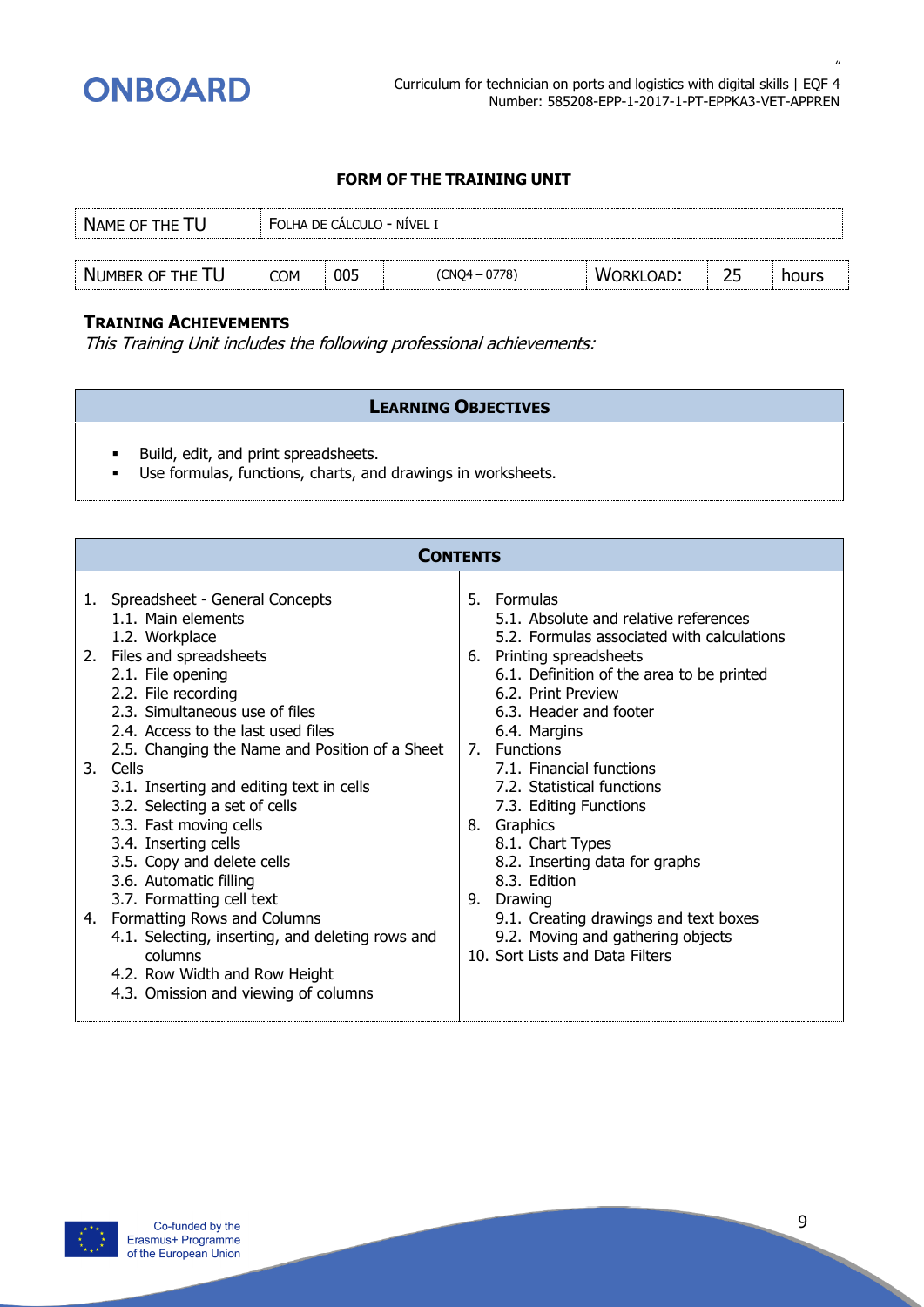

| NAME OF THE TU   | FOLHA DE CALCULO - FUNCIONALIDADES AVANÇADAS |     |                      |                  |    |              |  |
|------------------|----------------------------------------------|-----|----------------------|------------------|----|--------------|--|
|                  |                                              |     |                      |                  |    |              |  |
| NUMBER OF THE TU | <b>COM</b>                                   | 006 | $(CNQ4 - Ref. 0757)$ | <b>WORKLOAD:</b> | 25 | <b>Hours</b> |  |

# **TRAINING ACHIEVEMENTS**

This Training Unit includes the following professional achievements:

# **LEARNING OBJECTIVES**

- **•** Perform connections between multiple worksheets.
- **•** Perform data analysis.
- Automate actions by using macros.

# **CONTENTS**

#### 1. Multiple worksheets

- 1.1. Multiple sheets
- 1.2. Spreadsheet meeting
- 1.3. Connection between sheets
- 2. Summary of data
	- 2.1. Inserting Subtotals
	- 2.2. Highlights
	- 2.3. Reports
- 3. Data analysis
	- 3.1. Analysis of data in tables and lists
		- 3.1.1. Creation, ordering and filtering of data
		- 3.1.2. Forms
	- 3.2. Creating and Formatting a PivotTable
	- 3.3. Use of Totals and Subtotals
	- 3.4. Formulas in PivotTables
	- 3.5. Drawing of graphs
- 4. Macros
	- 4.1. Predefined macros
	- 4.2. Toolbar customization macros
	- 4.3. Creating and Recording a Macro
	- 4.4. Assigning a macro to a button
	- 4.5. Executing a macro
- 5. Converting data to decision
	- 5.1. Using external data
	- 5.2. Build formulas to analyse dates, text fields, values and arrays
	- 5.3. Power Pivot table and reporting with it
	- 5.4. Using slicer and sparklines

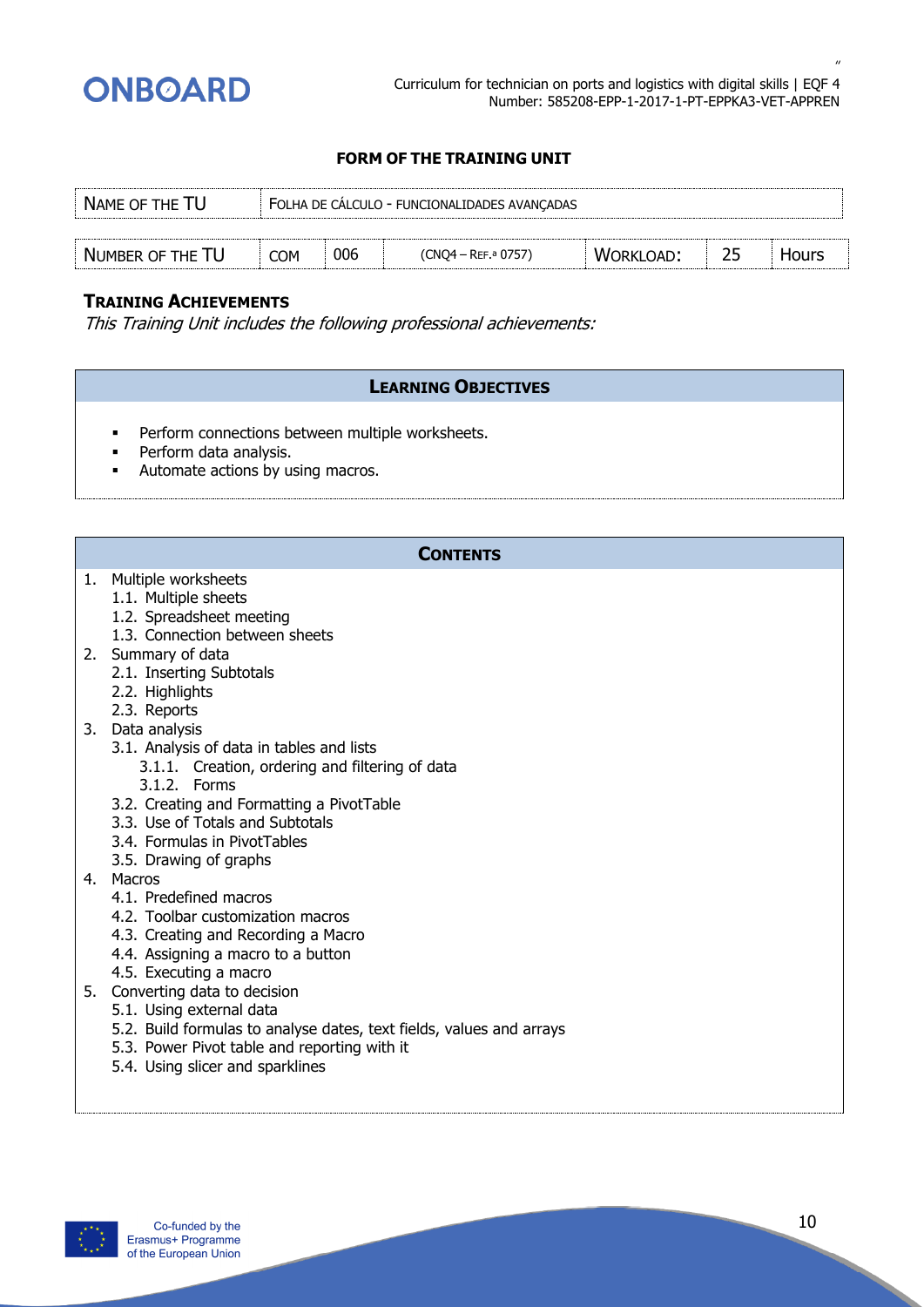

*"*

# **FORM OF THE TRAINING UNIT**

| NAME OF THE TU   |            | DATABASE MODELLING AND ADMINISTRATION |  |                  |    |       |  |  |  |
|------------------|------------|---------------------------------------|--|------------------|----|-------|--|--|--|
|                  |            |                                       |  |                  |    |       |  |  |  |
| NUMBER OF THE TU | <b>COM</b> | -007                                  |  | <b>WORKLOAD:</b> | 50 | Hours |  |  |  |

# **TRAINING ACHIEVEMENTS**

This Training Unit includes the following professional achievements:

- Have domain of the process to create a data model
- Modelling formal techniques and skills;
- Capacity to create the main objects of a Data Base ;
- Know how using SQL or Standard Query Language and Unified Modelling Languages (UML);

|    | <b>CONTENTS</b>                                                                                                                                                                                                                                                                                                                                                                                                                                                                                                                                                                                                                                       |    |                                                                                                                                                                                                                                                                                                                                                                                                                 |
|----|-------------------------------------------------------------------------------------------------------------------------------------------------------------------------------------------------------------------------------------------------------------------------------------------------------------------------------------------------------------------------------------------------------------------------------------------------------------------------------------------------------------------------------------------------------------------------------------------------------------------------------------------------------|----|-----------------------------------------------------------------------------------------------------------------------------------------------------------------------------------------------------------------------------------------------------------------------------------------------------------------------------------------------------------------------------------------------------------------|
| 2. | 1. DataBase Modelling<br>$1.1.$ What is<br>1.2. Database in Business<br>1.3. Main object of a database<br>1.4. Data Abstraction Layer<br>1.5. External and Internal Models<br>1.6. Conceptual Model<br>1.7. Physical model<br>1.8. Logical and Physical Data Independence<br>1.9. Schemas<br>Database Development Process<br>1.10.<br>Formal Database Design<br>2.1. Types of Data Models<br>2.2. Control of data redundancy<br>2.3. Classification of Database Management<br>Systems<br>2.4. The Relational Data Model<br>2.5. The Entity Relationship Data Model<br>2.6. Integrity Rules and Constraints<br>2.7. ER Modelling<br>2.8. Normalization | 4. | 3. SQL or Standard Language Query<br>3.1. What is<br>3.2. Select<br>3.3. Update<br>3.4. Delete<br>3.5. Built-in Functions<br>3.6. Exercises<br>Database administration<br>4.1. Concepts<br>4.2. Main Issues<br>4.3. Enforcement of integrity constraints<br>4.4. Database users<br>4.5. Restriction of unauthorized access<br>4.6. Backup and recovery facilities<br>4.7. DataBase maintains<br>4.8. Optimizing |

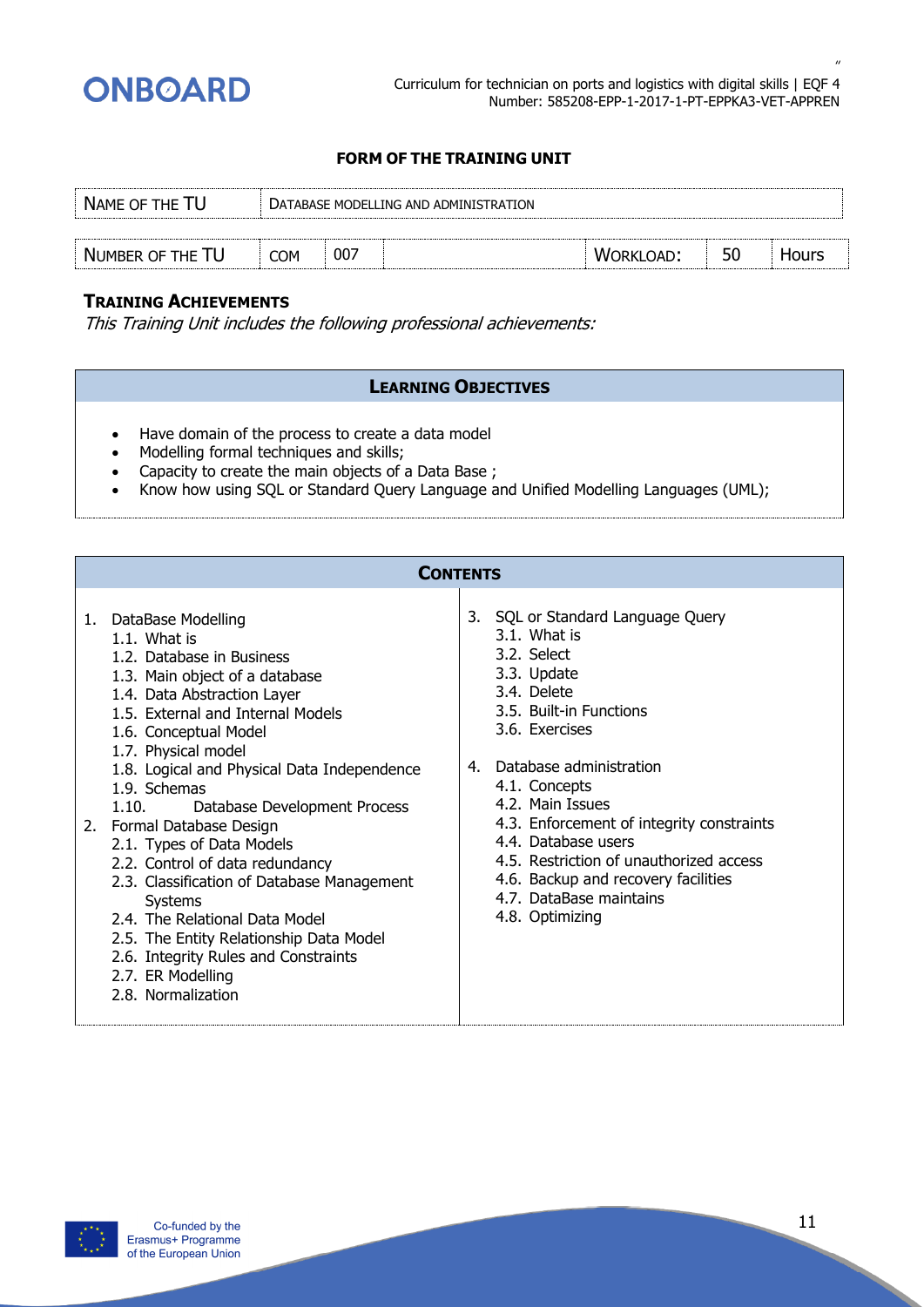

| NAME OF THE TU   |     | E-BUSINESS LANGUAGES |  |           |    |       |  |  |  |  |
|------------------|-----|----------------------|--|-----------|----|-------|--|--|--|--|
|                  |     |                      |  |           |    |       |  |  |  |  |
| NUMBER OF THE TU | COM | 008                  |  | WORKLOAD: | 50 | hours |  |  |  |  |

# **TRAINING ACHIEVEMENTS**

This Training Unit includes the following professional achievements:

- Domain of some techniques to create Metadata and standardize business language to resolve business interoperability;
- Knowledge of the main e-business languages;
- Learn EDIFACT Language;
- Capability to define an electronic document using XML with the best practices recommended by OASIS;

|                                                                                                     |    | <b>CONTENTS</b>                                                                                                              |
|-----------------------------------------------------------------------------------------------------|----|------------------------------------------------------------------------------------------------------------------------------|
| Business and IT Interoperability<br><b>EDI</b> and E-Business<br>HTML or Hypertext Mark-up Language | 5. | 4. EDIFACT or Electronic Data Interchange for<br>Administration, Commerce and Transport<br>XML or Extensible Markup Language |
| language                                                                                            |    |                                                                                                                              |

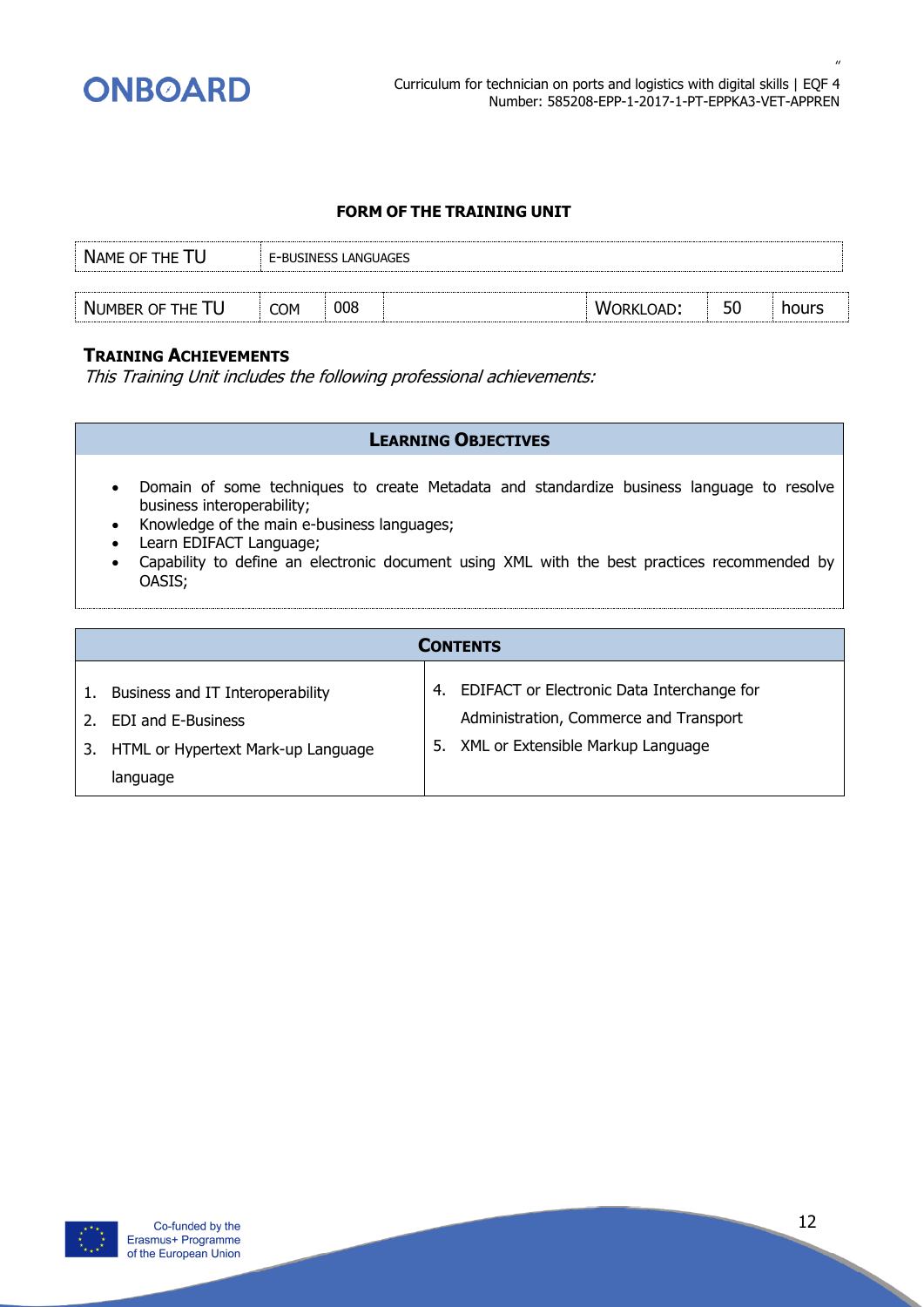

| NAME OF THE TU   |            | INFORMATION SAFETY AND SECURITY (WEB ENVIRONMENT) |  |           |    |       |  |  |
|------------------|------------|---------------------------------------------------|--|-----------|----|-------|--|--|
|                  |            |                                                   |  |           |    |       |  |  |
| NUMBER OF THE TU | <b>COM</b> | 009                                               |  | WORKLOAD: | 25 | Hours |  |  |

# **TRAINING ACHIEVEMENTS**

This Training Unit includes the following professional achievements:

- **•** Identify the information security problems;
- Evaluates the business influence of vital business assets, and the odds and effects of vulnerabilities and security threats
- Have knowledge of basic security architecture and main technologies to ensure capability to use risk management to mitigate risk

|                | <b>CONTENTS</b>                                                                                                                                                                                                                                                                                                                                                                                                                                                                                                                         |          |                                                                                                                                                                                                                                                                                                                                                                                                                       |
|----------------|-----------------------------------------------------------------------------------------------------------------------------------------------------------------------------------------------------------------------------------------------------------------------------------------------------------------------------------------------------------------------------------------------------------------------------------------------------------------------------------------------------------------------------------------|----------|-----------------------------------------------------------------------------------------------------------------------------------------------------------------------------------------------------------------------------------------------------------------------------------------------------------------------------------------------------------------------------------------------------------------------|
| 1.<br>2.<br>3. | <b>Information Systems Security</b><br>1.1. Background<br>1.2. The Principles<br>1.3. The problem of security<br>1.4. The importance of procedures to mitigate<br>risk<br>1.5. Security policy<br><b>Information Security</b><br>2.1. Classification<br>2.2. IT security management<br>2.3. Identity management<br>2.4. Authentication<br>2.5. Authorization<br>2.6. Confidentiality<br>2.7. Availability<br><b>Basic Security Architecture</b><br>3.1. ISO 27000<br>3.2. Best practices (CERT)<br>3.3. Risk Assessment Framework (RAF) | 4.<br>5. | 3.6. Implementation<br>3.7. Operations and Monitoring<br>Web Security environment<br>4.1. The problem<br>4.2. SSL or Secure Socket Layer<br>4.3. XML signature<br>4.4. XML encryption<br>4.5. Ws-Security<br><b>Continuity Business planning</b><br>5.1. Business analysis and issues<br>5.2. Thread and Risk Management<br>5.3. Steps to business plan<br>5.4. Backup and disaster recovery<br>5.5. Testing the plan |
|                | 3.4. Security Architecture and Design<br>3.5. Common Data Security Architecture (CDSA)                                                                                                                                                                                                                                                                                                                                                                                                                                                  |          |                                                                                                                                                                                                                                                                                                                                                                                                                       |

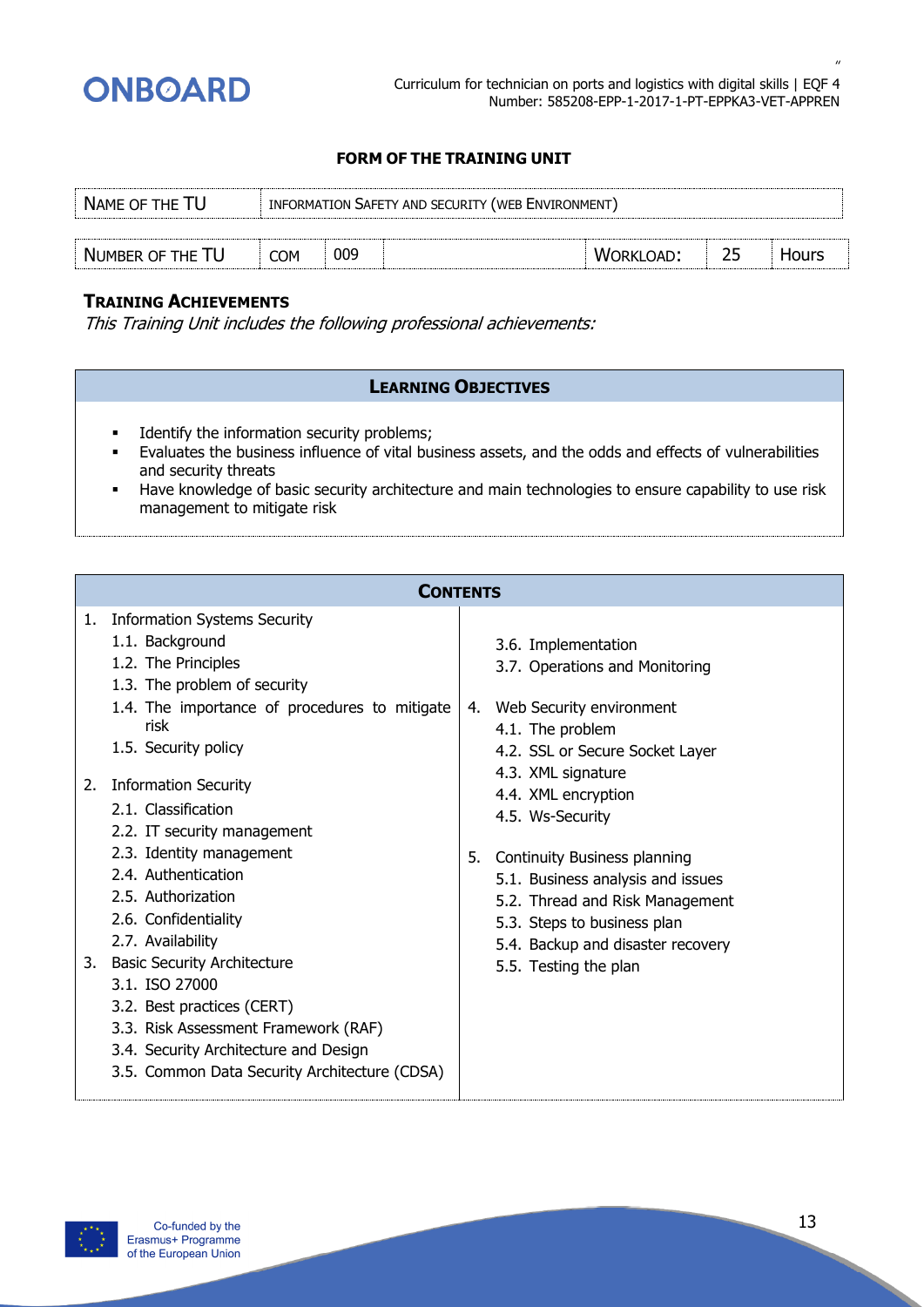

| NAME OF THE TU   |            | <b>GENERAL MANAGEMENT</b> |                  |    |       |
|------------------|------------|---------------------------|------------------|----|-------|
|                  |            |                           |                  |    |       |
| NUMBER OF THE TU | <b>MPL</b> | 001                       | <b>WORKLOAD:</b> | 50 | Hours |

#### **TRAINING ACHIEVEMENTS**

This Training Unit includes the following professional achievements:

#### **LEARNING OBJECTIVES**

- Identify basic management concepts and elements about the company economics, environment and organizational issues and elements of business strategy.
- Understand the basics of contemporary themes, like competitiveness, business strategy, ethics and social responsibility of organizations, entrepreneurship and innovation

- 1. Company Study. The Company as a triple reality: human, social, and economic. The forces that condition the activity business. The Companies and their modus-operandi in the market. Market Concept (client universe). Cost, Price and Profit. Structures business.
- 2. The Company and the Internal and External resources. SWOT analysis. Customers. Competitors. Providers. State. The attractiveness of an activity. The Ethics of Business. Social responsibility. World economic organizations. Globalization
- 3. The fundamental concept of Management. Strategic planning: mission, goals and plans. Decisionmaking. The Art of Negotiating.
- 4. Management Information from the equity records. Financial management and management tools. Costs centres of Companies. Corporate governance

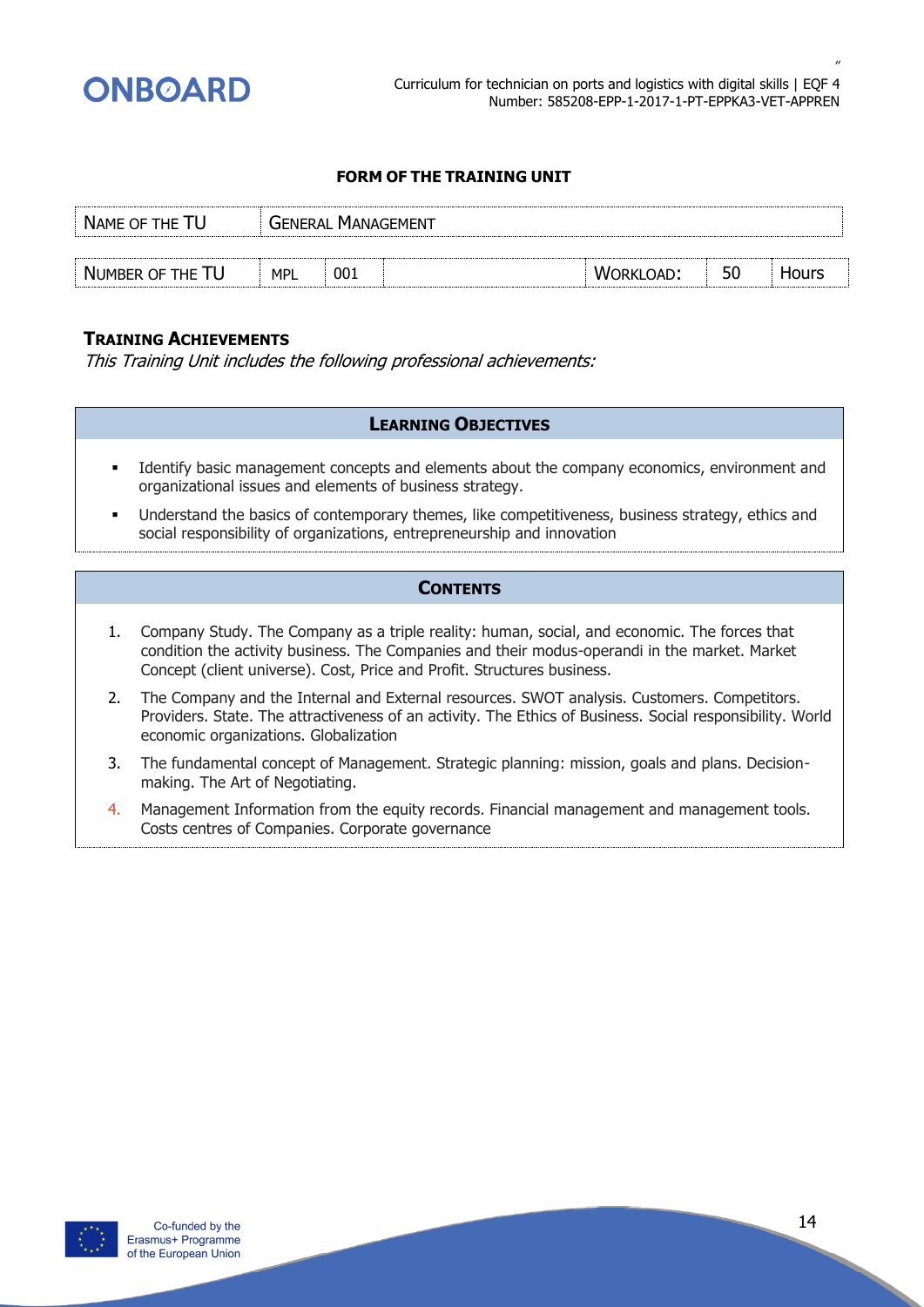

| NAME OF THE TU   |            | <b>SERVICES OF TRANSPORT AND LOGISTICS</b> |  |                  |    |       |  |  |  |  |
|------------------|------------|--------------------------------------------|--|------------------|----|-------|--|--|--|--|
|                  |            |                                            |  |                  |    |       |  |  |  |  |
| NUMBER OF THE TU | <b>MPL</b> | 002                                        |  | <b>WORKLOAD:</b> | 50 | Hours |  |  |  |  |

#### **TRAINING ACHIEVEMENTS**

This Training Unit includes the following professional achievements:

#### **LEARNING OBJECTIVES**

- Identify essential aspects of the transport and logistics activities and the functioning of the sector: general characteristics, main agents, and relationships between agents, vehicles, infrastructures and info infrastructures.
- Determine the performance objectives of the transport service.
- Identify and select modes of transport.
- Elaborate transport operation plan and operations of loading and unloading in means of transportation.
- Use technologies and information systems support for Transports and Logistics

- 1. Framework: the relationship between economy, transport and supply chain; the Portuguese, the Irish and the UK cases
- 2. The modes of transport and their characteristics: choice of mode of transport;
- 3. Transport Management: regulatory and contractual issues; the cost of transport and the determination of prices for primary and secondary transportation: different forms of tariffs; outsourcing;
- 4. Loading and unloading operations and packing of the merchandise;
- 5. Options on the Fleet: own or outsourcing; management of vehicle maintenance; traffic management and delivery planning; transport performance evaluation - adequate indicators (KPIs);
- 6. Transport / logistics relations; development of processes and procedures for the delivery operations and reverse logistics.
- 7. Logistics Management: Value Chain; Value-added services; Transport and Logistics Relations; Logistics; Logistics inverse.
- 8. Transport Information Strategy and Systems: Information Management applied to transport and logistics activities; computerization of costs and invoicing of transport operations; Strategic Management in Transportation

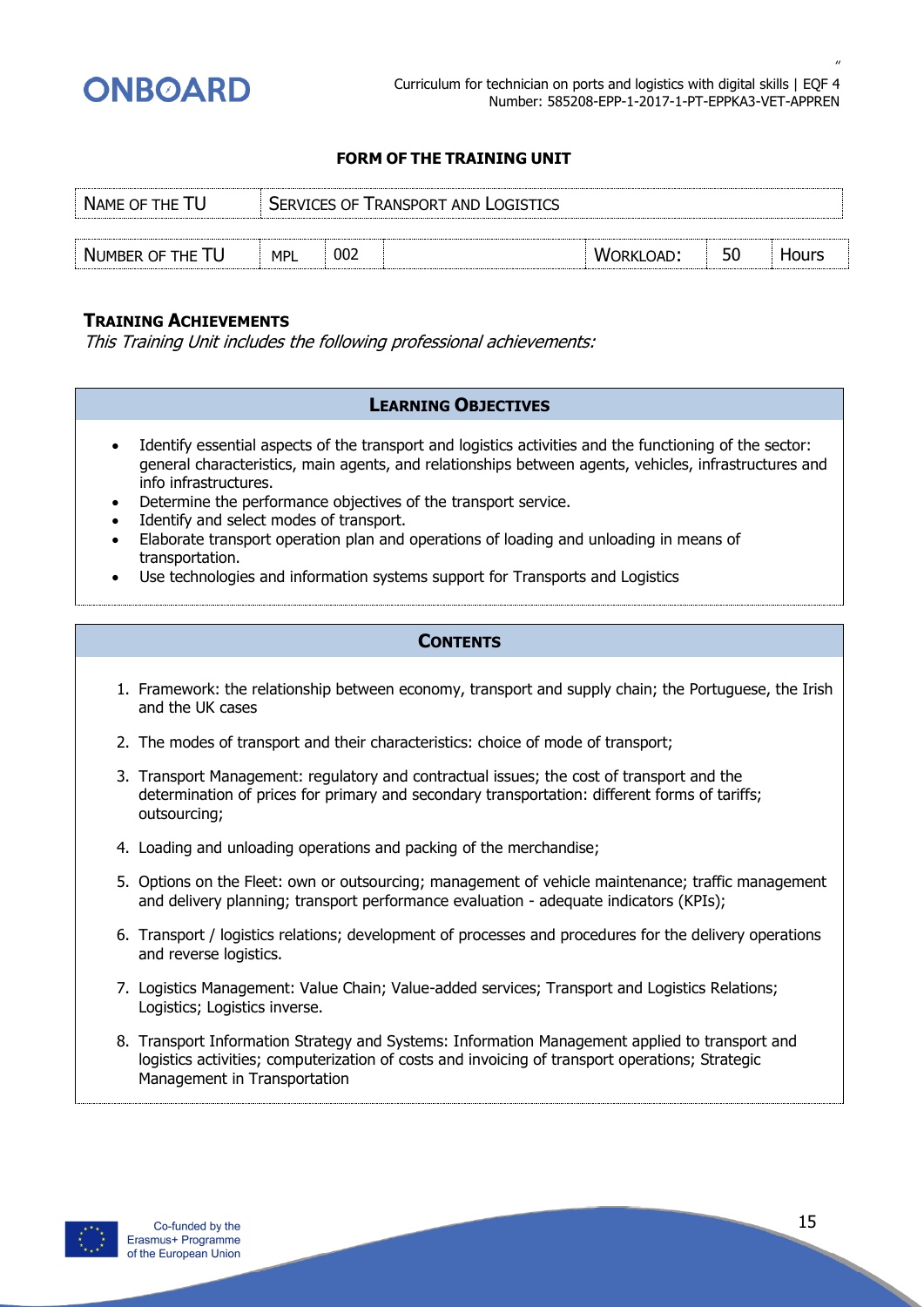

| NAME OF THE TU   |     | TRANSPORTATION AND LOGISTICS TECHNOLOGIES |  |                  |    |              |  |  |  |
|------------------|-----|-------------------------------------------|--|------------------|----|--------------|--|--|--|
|                  |     |                                           |  |                  |    |              |  |  |  |
| NUMBER OF THE TU | MPL | 003                                       |  | <b>WORKLOAD:</b> | 50 | <b>Hours</b> |  |  |  |

#### **TRAINING ACHIEVEMENTS**

This Training Unit includes the following professional achievements:

#### **LEARNING OBJECTIVES**

- Appropriate technical and practical knowledge of the main technological aspects associated with transport and logistics, including vehicles and infrastructures used
- Enable to carry out functions in the areas of transport management and logistics

#### **CONTENTS**

- 1. The evolution of transport and major technological developments;
- 2. General aspects: Systems of Measures; Scales; Conversion factors; Load and stowage factors;

3. Shipping. General description of the ship. Certification; Classifying Societies. Characteristics of ships: Dimensions; Scales of drafts. Drafts and salinity. Free board and flotation reserve; Stability; Tightness

- 4. Road transport. Vehicle characteristics: dimensions and weights;
- 5. Rail transport;
- 6. Air transport;
- 7. Communication systems. Computer science in the technical management of board. RCM;
- 9. Maintenance focused on reliability. Performance indicators;
- 10. Fuels and Lubricants. Main types of fuels and lubricants used in the maritime-port industry;
- 11. Care in the handling and storage in relation to the environment;
- 12. Planning and construction of infrastructures: ports, airports, highways and railways.

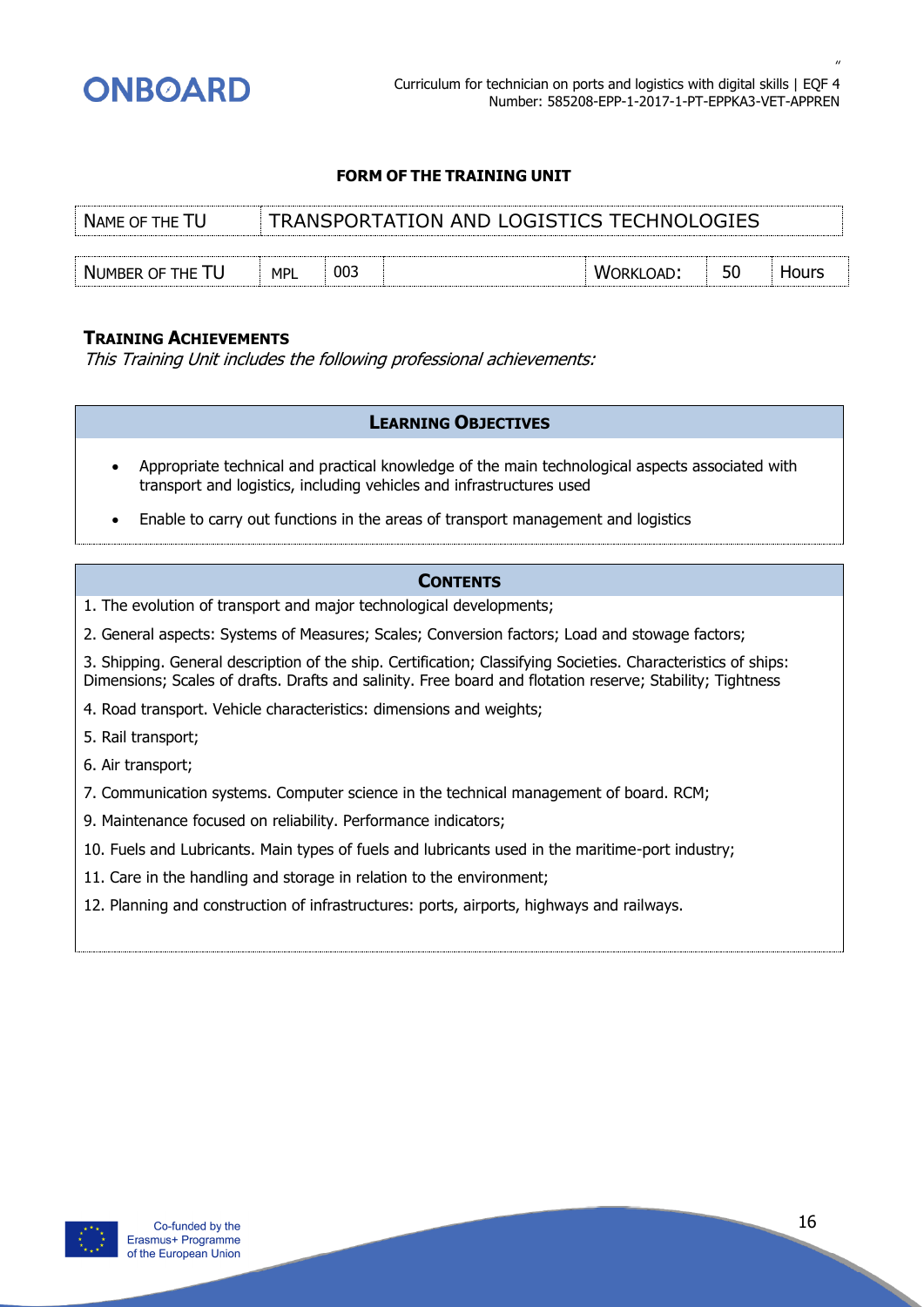

| NAME OF THE TU   |            |     | Transport Economics |                  |    |       |
|------------------|------------|-----|---------------------|------------------|----|-------|
|                  |            |     |                     |                  |    |       |
| NUMBER OF THE TU | <b>MPL</b> | 004 |                     | <b>WORKLOAD:</b> | 25 | Hours |

# **TRAINING ACHIEVEMENTS**

This Training Unit includes the following professional achievements:

#### **LEARNING OBJECTIVES**

- Identifying the key issues in the transport economy: market, pricing, competition and regulation, planning of a transport system;
- Apply general economic concepts to the transport activity in particular with a logic of integration into global macro-chains;
- Assess the positioning of transport activity in the economy and identify the main trends for its evolution, both nationally and internationally, and evaluate the effects of sector activity in terms of the national economy

- 1. Transport Economics. Theoretical framework
- 2. Transport search: "Derivative" search, factors that influence it, elasticity.
- 3. Transport supply: Costs. Factors that influence supply. Economies of Scale, Range and Experience
- 4. Transport externalities: Concepts. Economic Valuation of Transport Externalities
- 5. Notions "pricing". Principles. Pricing by Marginal Cost. Price Discrimination. Subsidies in the Transport sector
- 6. Transport Market. Concept and market structure. Concentration and Volatility Measures
- 7. Minimization of transport externalities. The "User-Payer" Principle emanation of the "Paying Polluter" principle.
- 8. Community policy on transport and the environment
- 9. Competition policy and the relationship of the transport market. Regulation of Markets, Prices, Entry. Imperfect Information

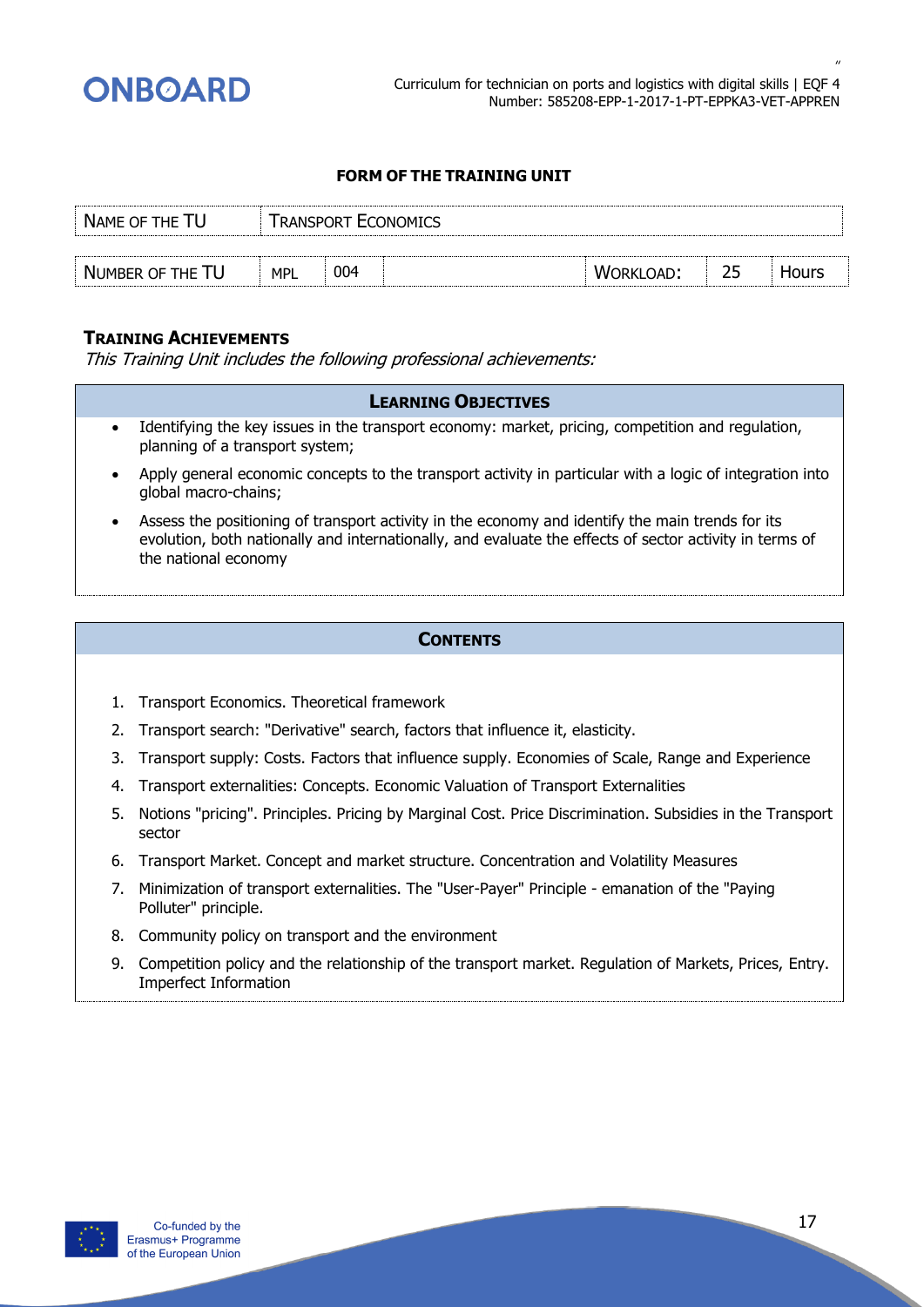

| NAME OF THE TU   |            | <b>GLOBAL MARKET AND INTERNATIONAL TRADE</b> |  |                  |    |       |  |  |  |  |
|------------------|------------|----------------------------------------------|--|------------------|----|-------|--|--|--|--|
|                  |            |                                              |  |                  |    |       |  |  |  |  |
| NUMBER OF THE TU | <b>MPL</b> | 05                                           |  | <b>WORKLOAD:</b> | 50 | Hours |  |  |  |  |

# **TRAINING ACHIEVEMENTS**

This Training Unit includes the following professional achievements:

#### **LEARNING OBJECTIVES**

- Identify and understand the goals and mechanisms of international trade and the essential procedures for international trade operations.
- Understand financial and financing mechanisms and the procedures of insurance and its importance in the context of international operations.
- Identify and apply the Incoterms in international operations including their impact on prices and contracts.

- 1. International trade context.
	- 1.1. Framework on foreign trade and international trade.
	- 1.2. The phenomenon of globalization and international trade.
	- 1.3. Indicators of international trade.
- 2. Foundations of International Trade.
	- 2.1. Principles of international trade.
	- 2.2. Export and import financing instruments.
	- 2.3. Export and import procedures.
- 3. International Trade Systems and the facilitation of trade.
	- 3.1. International Economic Organizations.
		- 3.2. Rules of international trade.
		- 3.3. Incoterms Definition, framing and its importance for international trade

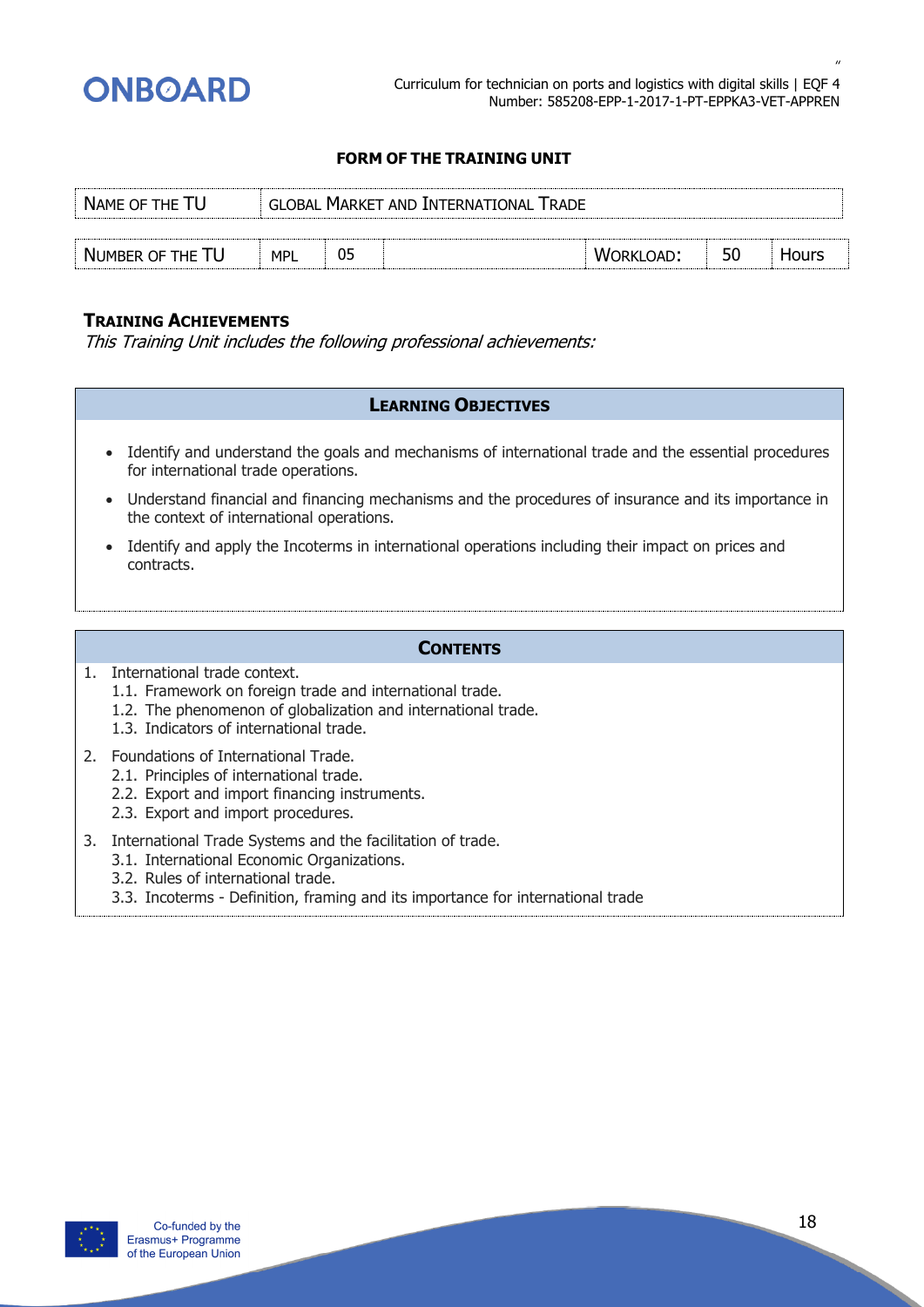

| NAME OF THE TU   |            | Transport Law |           |    |       |
|------------------|------------|---------------|-----------|----|-------|
|                  |            |               |           |    |       |
| NUMBER OF THE TU | <b>MPL</b> | 006           | WORKLOAD: | 50 | Hours |

# **TRAINING ACHIEVEMENTS**

This Training Unit includes the following professional achievements:

#### **LEARNING OBJECTIVES**

- Recognize the legal regimes of the different modes of transport and logistical activities; international rules applicable; rights and responsibilities of the various actors;
- Know how to deal with the analysis of transport support activities, logistics and insurance;
- Know how to work with the most used documentation in the sector

- 1. Transport law. National and international sources. Transport of people and goods. Transport in the Commercial Code of three Countries
- 2. Road Transport, national freight and international freight. Transport of passengers. Conditions for access to road transport activity
- 3. Shipping and ports. The ship. The Shipowner. Maritime transport of goods. Port operation. Maritime transport of passengers. Liability of the shipowner. Provisional injunction to arrest ships
- 4. Air transportation of goods and passengers
- 5. Rail transport. Rail transport of goods and passengers
- 6. Transit activity; The activity of the Navigation Agents; Logistics activities
- 7. Transport and insurance business. Insurance of goods against transport risks. The civil liability insurance of conveyors. The insurance of ships and the Protection and Indemnity Clubs

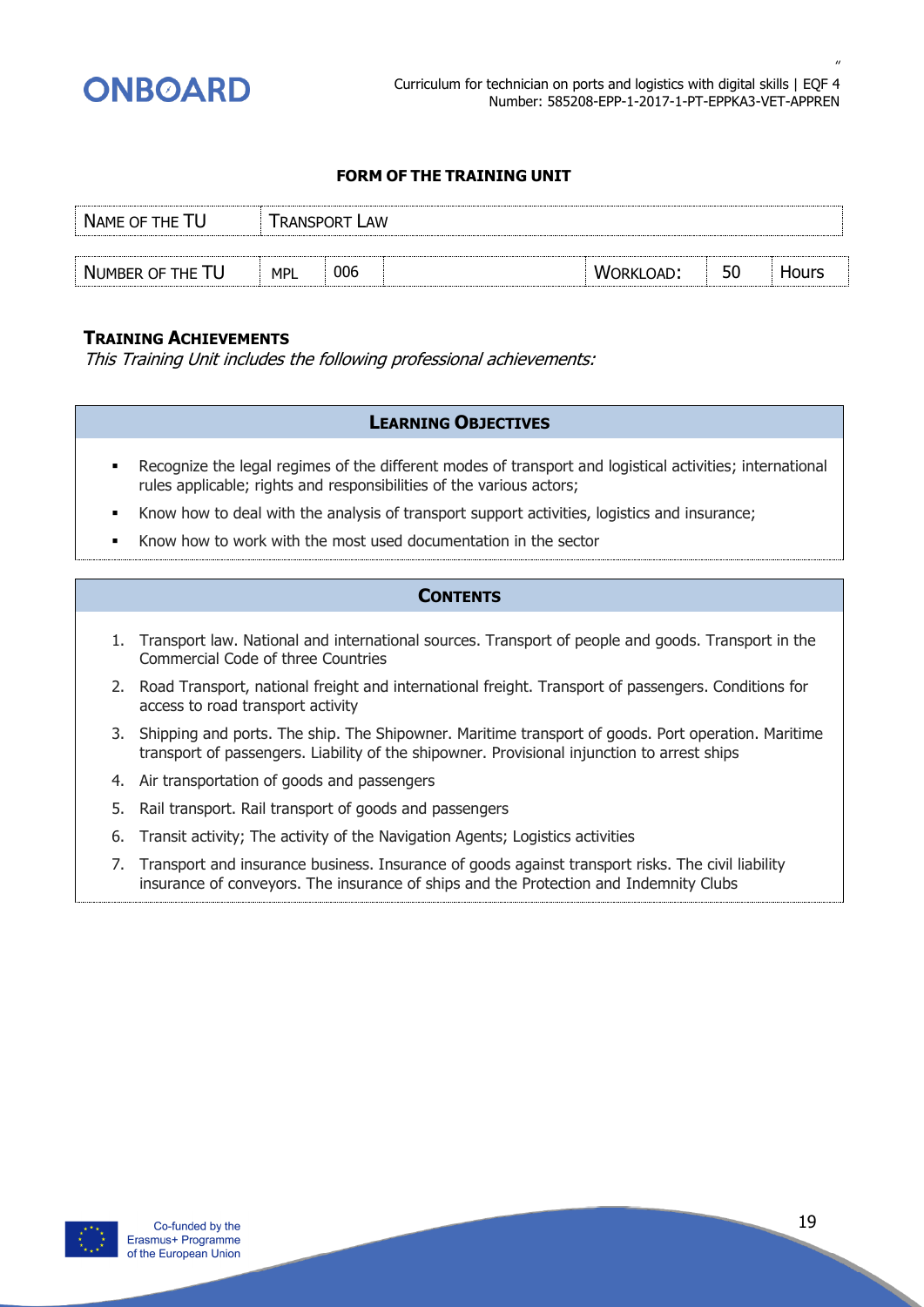

| NAME OF THE TU   |            | <b>QUALITY MANAGEMENT IN PORTS AND LOGISTICS</b> |  |           |    |       |  |
|------------------|------------|--------------------------------------------------|--|-----------|----|-------|--|
|                  |            |                                                  |  |           |    |       |  |
| NUMBER OF THE TU | <b>MPL</b> |                                                  |  | WORKLOAD: | 50 | Hours |  |

#### **TRAINING ACHIEVEMENTS**

This Training Unit includes the following professional achievements:

#### **LEARNING OBJECTIVES**

- Identify the concepts and methodologies for the implementation of a quality management system in the service area
- Understand the physical and informational flows associated with transport, supply chains and key logistical and distribution processes and know how to identify the legal requirements and the mandatory documentation supporting them;
- Know standards for the certification of processes and professionals in transport, logistics and distribution;
- Understand the contribution of technologies and systems in the reorganization of these processes, contributing to efficiency and continuous improvement

- 1. Basic concepts of a quality management system in the services area (concepts and methodologies of implementation)
- 2. Transport and supply chain processes: Physical, informational and financial flows; Documentation generated; Dematerialization of documents
- 3. Standardization, Quality and Certification of transport, logistics and distribution operations: National and international organizations; Certification of socially responsible management of the supply chain
- 4. Professional Certification: Professions and training in transportation and logistics; Certification of transport, logistics and distribution workers
- 5. Documentation and Certification in environmental domains: The environmental challenge in logistics and distribution activities; Reverse Logistics and Green Logistics; Waste management: classification, registration, recovery and transport; Packaging Management: involved entities, consignment and integrated systems.

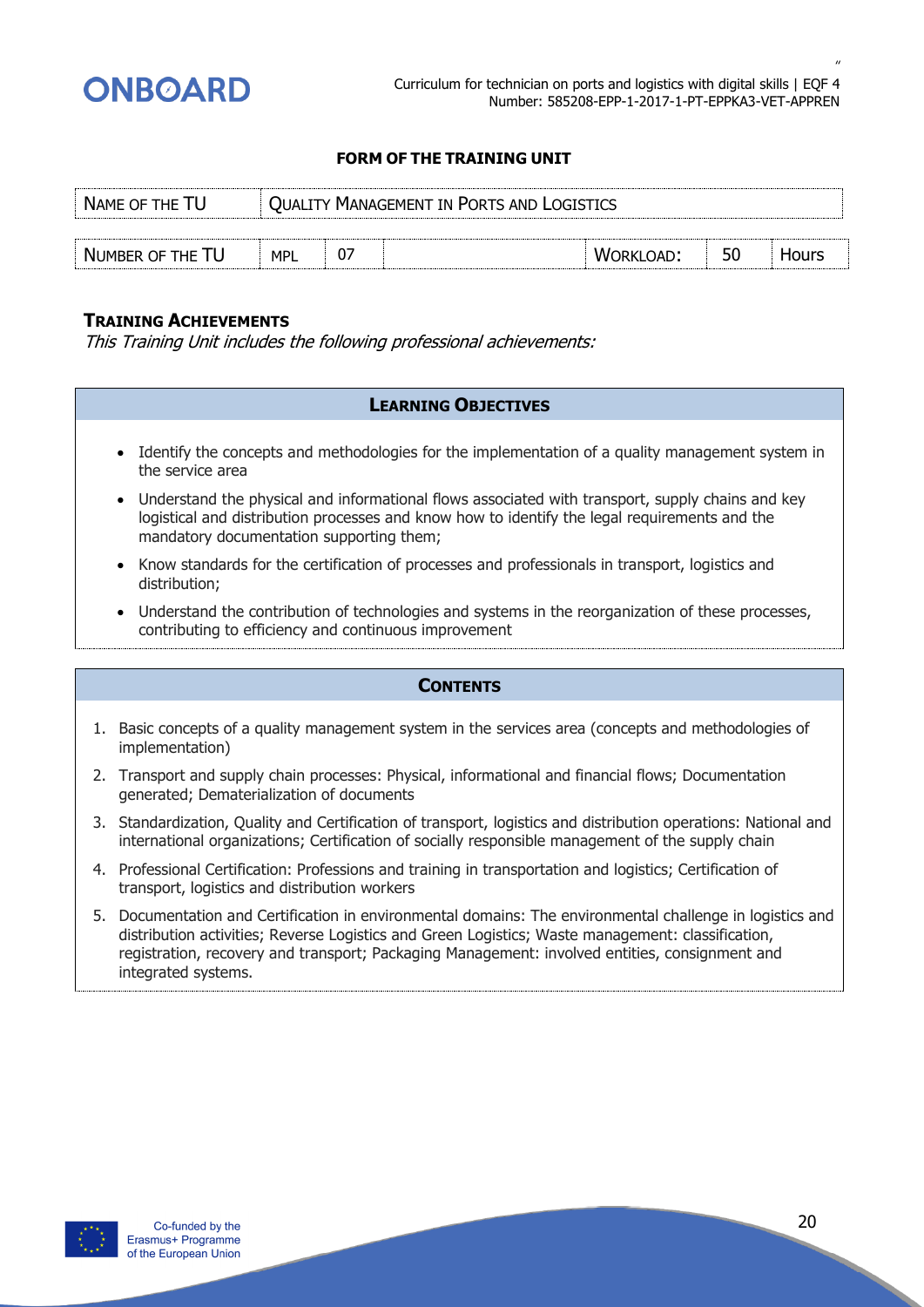

| NAME OF THE TU                                 |            | Operational Management in Logistic Chain. |  |                  |    |       |  |  |
|------------------------------------------------|------------|-------------------------------------------|--|------------------|----|-------|--|--|
|                                                |            |                                           |  |                  |    |       |  |  |
| $\dot{ }$ Number of the $\mathsf{T}\mathsf{U}$ | <b>MPL</b> | 08                                        |  | <b>WORKLOAD:</b> | 50 | Hours |  |  |

# **TRAINING ACHIEVEMENTS**

This Training Unit includes the following professional achievements:

#### **LEARNING OBJECTIVES**

- Understanding the operations function and its impact on business strategy and in organizational and functional areas;
- Understand the process of designing new products and services and techniques of operation planning and stock management.
- Ensure the performance of the execution of a transport and a logistic service, applying tools to support operational and commercial management, controlling the quality of service rendered

- 1. Introduction: Definition of operations management; The function of operations; Productivity
- 2. Operations Strategy: Strategy and Operations; Competitive Priorities
- 3. The Product: Product design and development sequence; Design and selection of the product; New Conception technologies; Designing a service
- 4. Processes and technologies: Production Environments; Evolution of process technologies; New production technologies; Conception of process flow; Service Processes
- 5. Capacity: Concepts; Capacity planning; Theory of Constraints; Capacity in services; Queue Theory
- 6. Stock Management: Definition and objectives; Costs; Classic models
- 7. Planning and Programming: Planning Techniques; Gantt charts; PERT / CPM / Time-Cost; Aggregate planning; Models of programming.

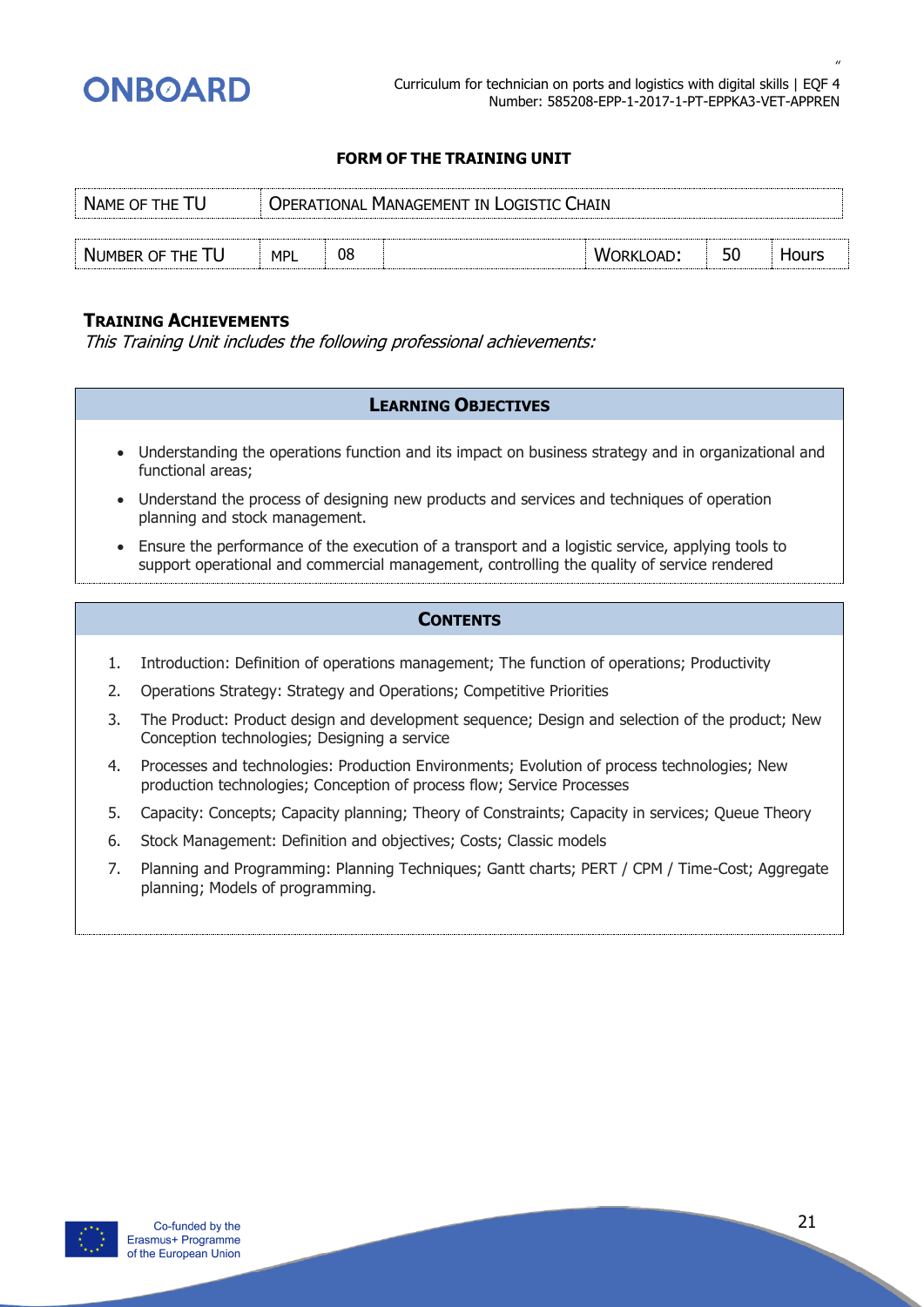

| NAME OF THE TU   | SAFETY AND ENVIRONMENT IN TRANSPORTS AND LOGISTICS |  |           |    |       |
|------------------|----------------------------------------------------|--|-----------|----|-------|
|                  |                                                    |  |           |    |       |
| NUMBER OF THE TU | 009<br><b>MPL</b>                                  |  | WORKLOAD: | 50 | Hours |

#### **TRAINING ACHIEVEMENTS**

This Training Unit includes the following professional achievements:

#### **LEARNING OBJECTIVES**

- Identify general concepts of the environment and know how to distinguish aspects and environmental impacts different modes of transport, referring to the different applicable rules
- Provide technical and practical safety and security expertise related to the activities of the different modes of transport, transportation and logistics infrastructures.

- 1. Legal requirements. Prevention of accidents. Programs of major legislative actions. Security **Assessments**
- 2. Essential health, safety and hygiene requirements at work, applicable to transport undertakings
- 3. Prevention and treatment of accidents in the company and control measures
- 4. Safe handling and storage of dangerous goods
- 5. Safety and environmental aspects and environmental impacts in maritime transport and ports: Applicable regulatory requirements; Main IMO Conventions
- 6. Safety and the environment in road transport: driving times for drivers; Defensive and economic driving; Accidents road transport
- 7. Safety and environment in rail transport: Working conditions; Accidents prevention
- 8. Safety and the environment in air transport: Working conditions; Accidents prevention
- 9. Environmental challenges: Transport fuels Perspective of the system; Options for fuels and vehicles with low emissions; Energy in transport and emissions; Planning for sustainable development

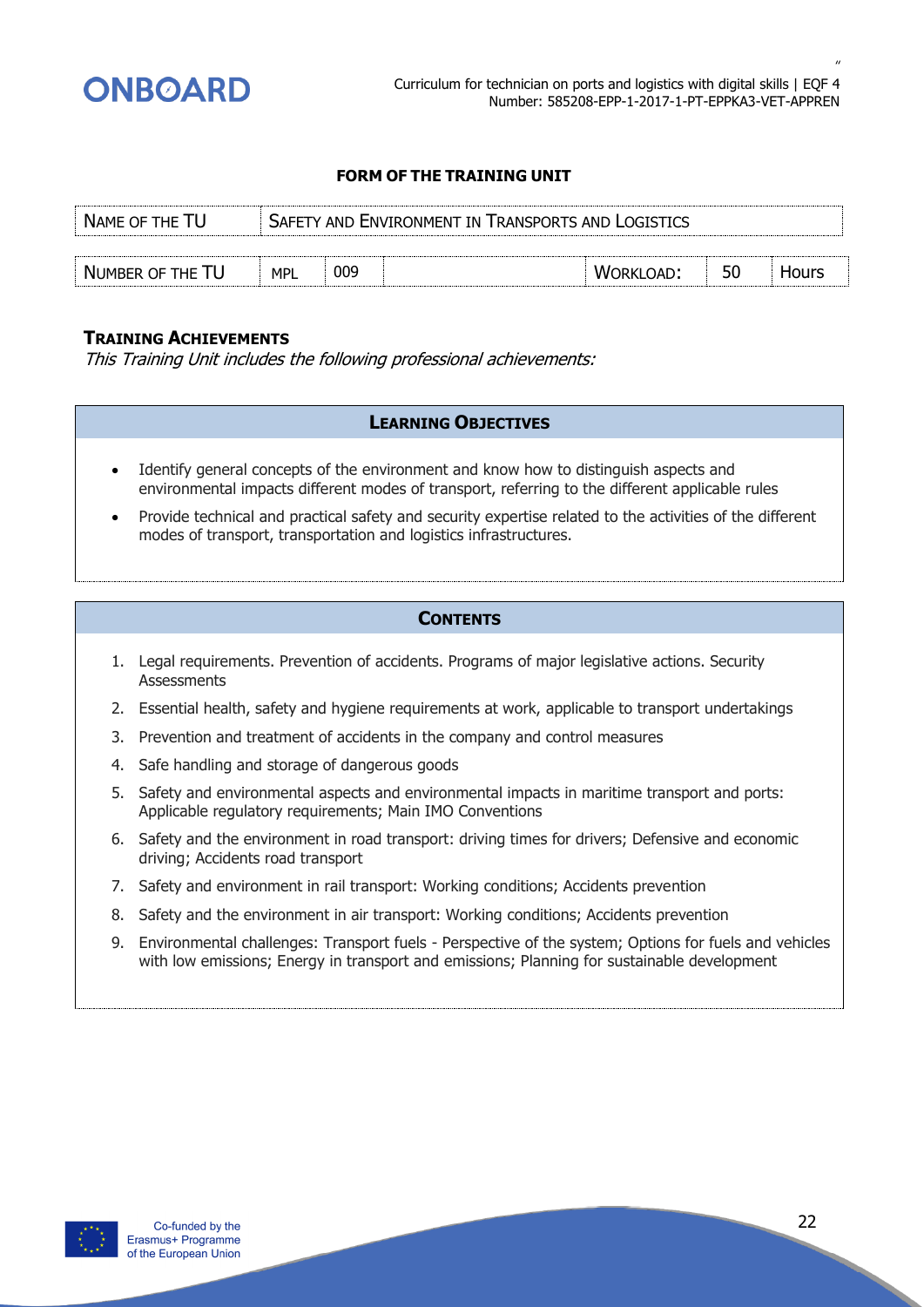

| NAME OF THE TU   |            | <b>WAREHOUSE MANAGEMENT</b> |  |                  |    |       |  |  |
|------------------|------------|-----------------------------|--|------------------|----|-------|--|--|
|                  |            |                             |  |                  |    |       |  |  |
| NUMBER OF THE TU | <b>MPL</b> | 010                         |  | <b>WORKLOAD:</b> | 50 | Hours |  |  |

# **TRAINING ACHIEVEMENTS**

This Training Unit includes the following professional achievements:

#### **LEARNING OBJECTIVES**

- Identify general warehousing principles
- Identify organizational models of a warehouse
- Identify storage equipment
- Plan, coordinate and supervise the process of receiving goods
- Plan, coordinate and supervise the order preparation process
- Plan, coordinate and supervise the dispatch process
- Use warehouse management computer systems

- 1. Organization of a warehouse
- 2. Storage equipment
- 3. Types of warehouse
- 4. Storage conditions
- 5. The process of receiving merchandise: planning, coordination, supervision, documentation.
- 6. The storage process: planning, coordination, supervision.
- 7. General principles of preparation of the order: the merchandise; handling; packaging; critical factors.
- 8. General principles of shipment in storage.
- 9. The process of dispatch of merchandise: planning, coordination, supervision, documentation.
- 10. Packaging, securing and packaging of cargo in transport.
- 11. Digital warehouse management software and applications.

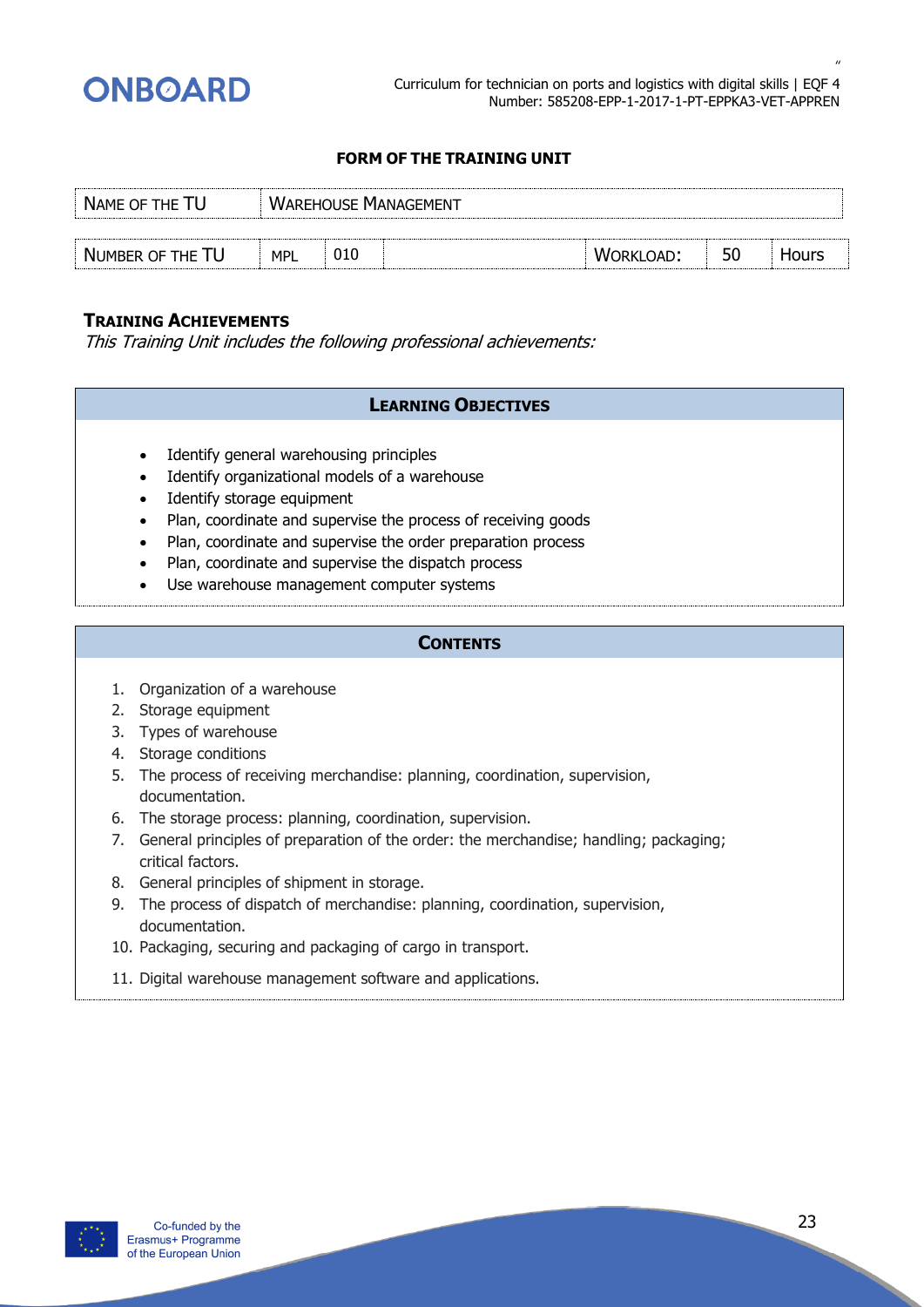

| NAME OF THE TU   |            | TECHNOLOGIES AND INFORMATION SYSTEMS - CONCEPTS AND APPLICATIONS |  |           |    |       |  |
|------------------|------------|------------------------------------------------------------------|--|-----------|----|-------|--|
|                  |            |                                                                  |  |           |    |       |  |
| NUMBER OF THE TU | <b>MPL</b> | 01.                                                              |  | WORKLOAD: | 50 | Hours |  |

# **TRAINING ACHIEVEMENTS**

This Training Unit includes the following professional achievements:

#### **LEARNING OBJECTIVES**

- Identify and have knowledge of the main technologies that could be find on logistics and ports
- Single Window architectures design and maintenance
- Know how to use BPSS (business process specification schema), CPA (collaboration protocol agreement) and CPP (collaboration protocol profile

- 1. Logistics and ports main technologies
- 2. Tracking and tracing technologies
- 3. RFID or Radio-frequency identification
- 4. Bar codes
- 5. GPS
	- 5.1. Business Process design
	- 5.2. BPSS (business process specification schema);
	- 5.3. CPA (collaboration protocol agreement);
	- 5.4. CPP (collaboration protocol profile).
- 6. The applications IS technology to other disciplines
	- 6.1. Electronic commerce: interoperability and network (EAI)
	- 6.2. The organization on the network and Internet
	- 6.3. Web Marketing
	- 6.4. Geographic IS
	- 6.5. Data Mining and Business Intelligence to support the decision process
	- 6.6. Global Position System (GPS) and European Galileo: applications to transport and goods management and tracking and trace on real time (Just-in-time)

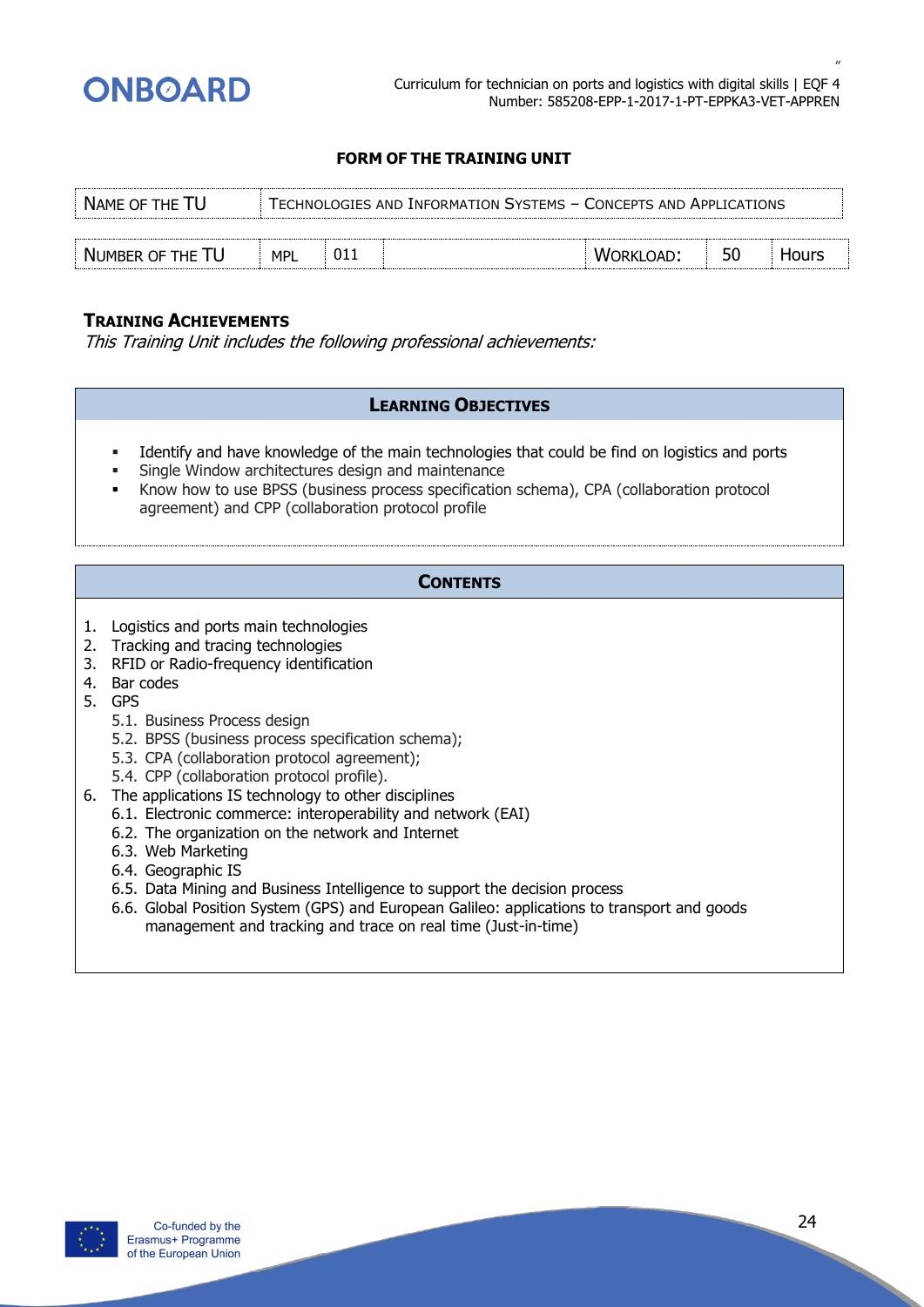

| NAME OF THE TU   |     | INFORMATION SYSTEMS APPLICATIONS IN PORTS AND LOGISTICS |  |           |    |       |
|------------------|-----|---------------------------------------------------------|--|-----------|----|-------|
|                  |     |                                                         |  |           |    |       |
| NUMBER OF THE TU | MPL | 012                                                     |  | WORKLOAD: | 50 | Hours |

# **TRAINING ACHIEVEMENTS**

This Training Unit includes the following professional achievements:

#### **LEARNING OBJECTIVES**

- Having knowledge of some best practices on transport, ports and logistics fields
- Explore the knowledge of how some IT solutions may be applicable to solve some business problems in the sector

- 1. The Use Case of Air Transportation
	- 1.1. Why IATA
	- 1.2. Business Interoperability
	- 1.3. Some best IATA procedures for plain and Cargo
	- 1.4. IOSA or IATA Operational Safety Audit Programme
	- 1.5. Integrating with Airports Council International (ACI) best practices
	- 1.6. World Customs Organization (WCO) articulation
- 2. Main IS for Ports and logistic
	- 2.1. Port Community Systems (PCS)
	- 2.2. The Single Window Architecture
	- 2.3. Long Range Identification and Tracking system (LRIT) and SafeSeaNet Systems
	- 2.4. The European Maritime Single Window (EMSW)
	- 2.5. Other applications in the supply chain.

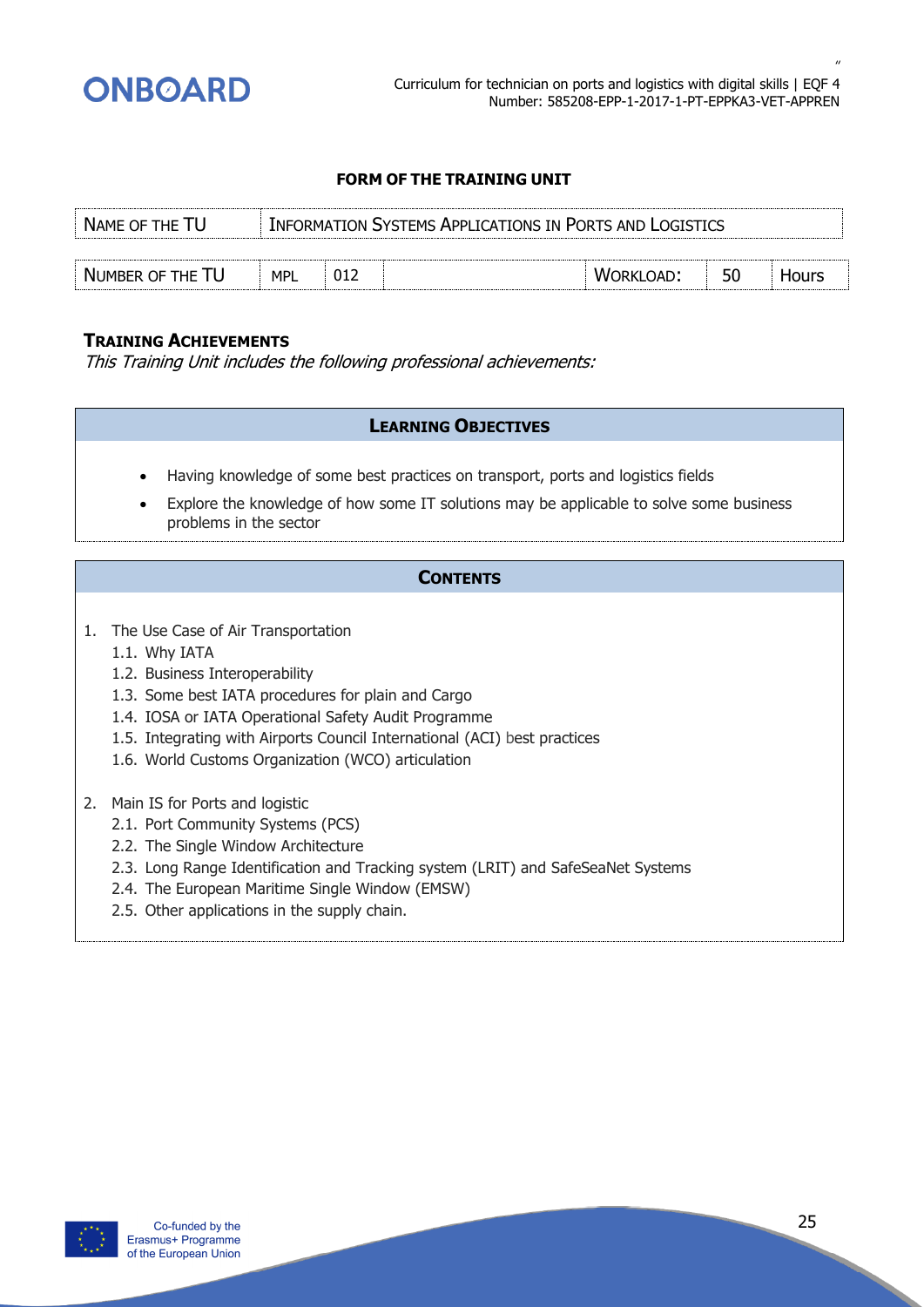

| NAME OF THE TU   |            | COMMUNICATION AND ORGANIZATIONAL BEHAVIOUR |  |           |  |              |  |
|------------------|------------|--------------------------------------------|--|-----------|--|--------------|--|
|                  |            |                                            |  |           |  |              |  |
| NUMBER OF THE TU | <b>SOS</b> | 001                                        |  | WORKLOAD: |  | <b>Hours</b> |  |

#### **TRAINING ACHIEVEMENTS**

This Training Unit includes the following professional achievements:

# **LEARNING OBJECTIVES**

- Develop personal skills in the relational context, with the development of assertiveness and emotional intelligence.
- Identify the importance of motivation in professional performance.
- Apply the most effective personal skills for the prevention and resolution of interpersonal conflicts.

#### **CONTENTS**

#### 1. Communication

- 1.1. Self-diagnosis of communicational attitudes and their effects on the behaviour of the other
- 1.2. Assertiveness in Effective Communication
- 1.3. The importance of feedback in communication and motivation
- 1.4. Develop social and personal skills through emotional intelligence
- 2. Motivation
	- 2.1. Motivation: knowledge of objectives and results; reinforcement and challenge
	- 2.2. Main theories about motivation
- 3. Conflict management
	- 3.1. Conflicts in organizations: causes, manifestations and contexts
	- 3.2. The negotiation processes
	- 3.3. Self-awareness and self-control as domains of emotional intelligence

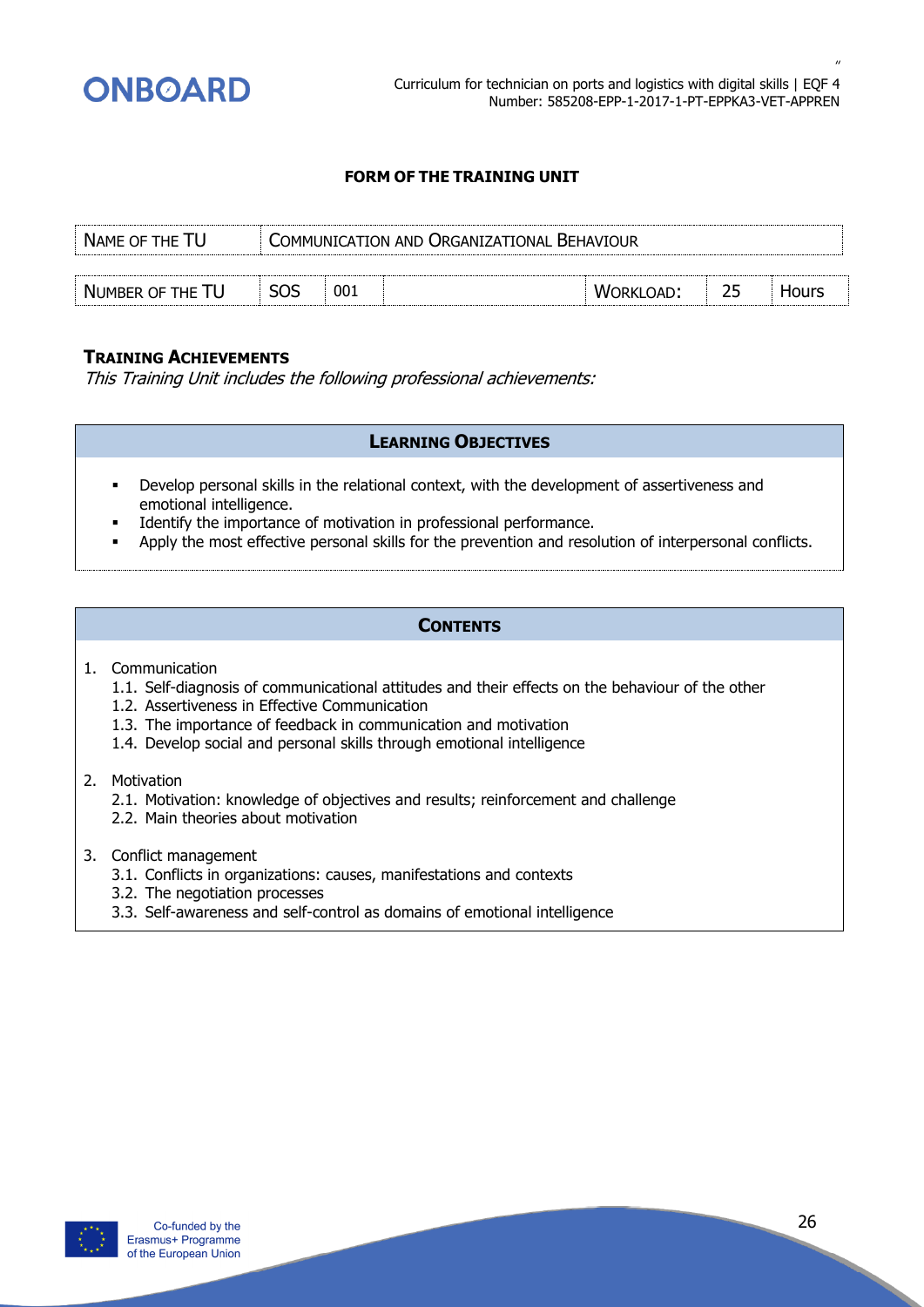

| NAME OF THE TU   |            | <b>EAM MANAGEMENT</b> |           |    |              |
|------------------|------------|-----------------------|-----------|----|--------------|
|                  |            |                       |           |    |              |
| NUMBER OF THE TU | <b>SOS</b> | 002                   | WORKLOAD: | 25 | <b>Hours</b> |

#### **TRAINING ACHIEVEMENTS**

This Training Unit includes the following professional achievements:

#### **LEARNING OBJECTIVES**

- Organize and manage work teams.
- Communicate and lead work teams.
- Identify the success of teamwork by highlighting underlying strengths and dynamics.
- Recognize the specificities and the essential aspects for success in teamwork.

- 1. Organization of teamwork
- 2. Communicate effectively with the team
- 3. Results and people-oriented management
- 4. Techniques of motivation and dynamism of the team
- 5. Conflict management
- 6. Team orientation for change
- 7. Leadership
	- 7.1. Team leadership: own phenomena and dynamics, challenges and specific problems
	- 7.2. Different personal preferences and their impact on leadership roles
	- 7.3. Different Styles of Leadership
	- 7.4. Skills needed to coordinate teams
	- 7.5. Strategies to mobilize the team for excellence in performance
	- 7.6. Managing problem situations in the team
- 8. Teamwork implications and specificities
	- 9. Excellence in Teamwork
	- 10. Interpersonal differences and their impact on teamwork
	- 11. Mobilization of personal resources according to the team
	- 12. Overcoming impasses and obstacles in teamwork

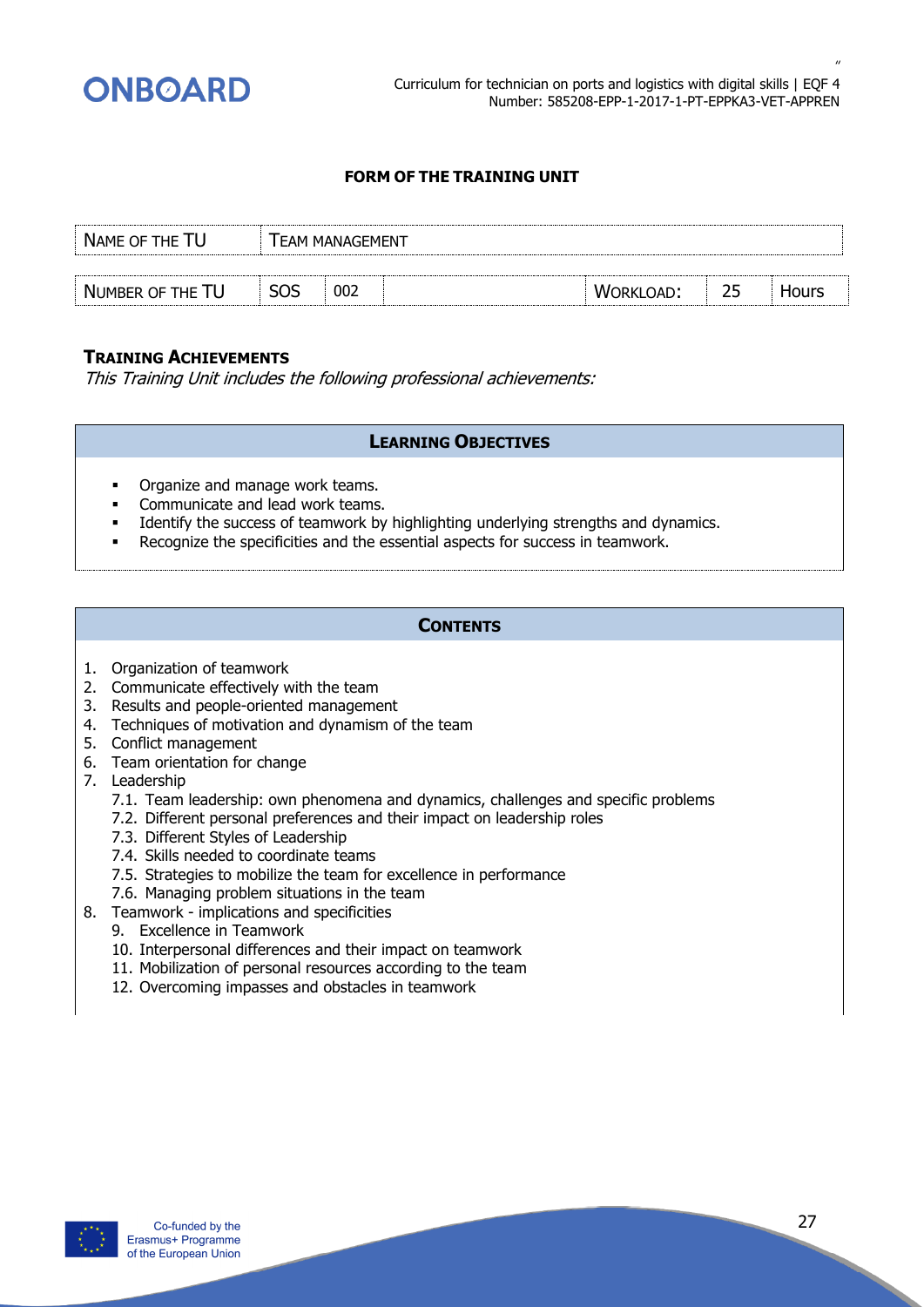

| NAME OF THE          |            | IME MANAGEMENT AND WORK ORGANIZATION |    |  |
|----------------------|------------|--------------------------------------|----|--|
|                      |            |                                      |    |  |
| . NUMBER OF THE $\,$ | SOS<br>003 | :רובר<br>w.                          | 25 |  |

#### **TRAINING ACHIEVEMENTS**

This Training Unit includes the following professional achievements:

#### **LEARNING OBJECTIVES**

- Apply time management techniques in the scope of professional activity.
- Apply the principles of work organization as a team
- Develop a personal plan of action.

- 1. Time management
	- 1.1. Self-evaluation in time management
		- 1.1.1. Time as a resource
		- 1.1.2. Laws and principles of time management
		- 1.1.3. Identification of personal characteristics
		- 1.1.4. Analysis of time wasters
	- 1.2. Planning in time management
		- 1.2.1. Determine goals and objectives
		- 1.2.2. Preparation of detailed plans, daily and weekly
		- 1.2.3. Use of checklists
		- 1.2.4. Definition and management of priorities
	- 1.3. Time Management Techniques
		- 1.3.1. Organization of the working day
		- 1.3.2. Grouping of tasks
		- 1.3.3. Control of interruptions and phone calls
		- 1.3.4. Use of the agenda as a strategic resource
		- 1.3.5. Optimization of new technologies
- 2. Organization of work
	- 2.1. Teamwork
		- 2.1.1. Organization and conduct of meetings
		- 2.1.2. Production of results through meetings
		- 2.1.3. Delegation of tasks to the commercial support team
- 3. Personal Action Plan

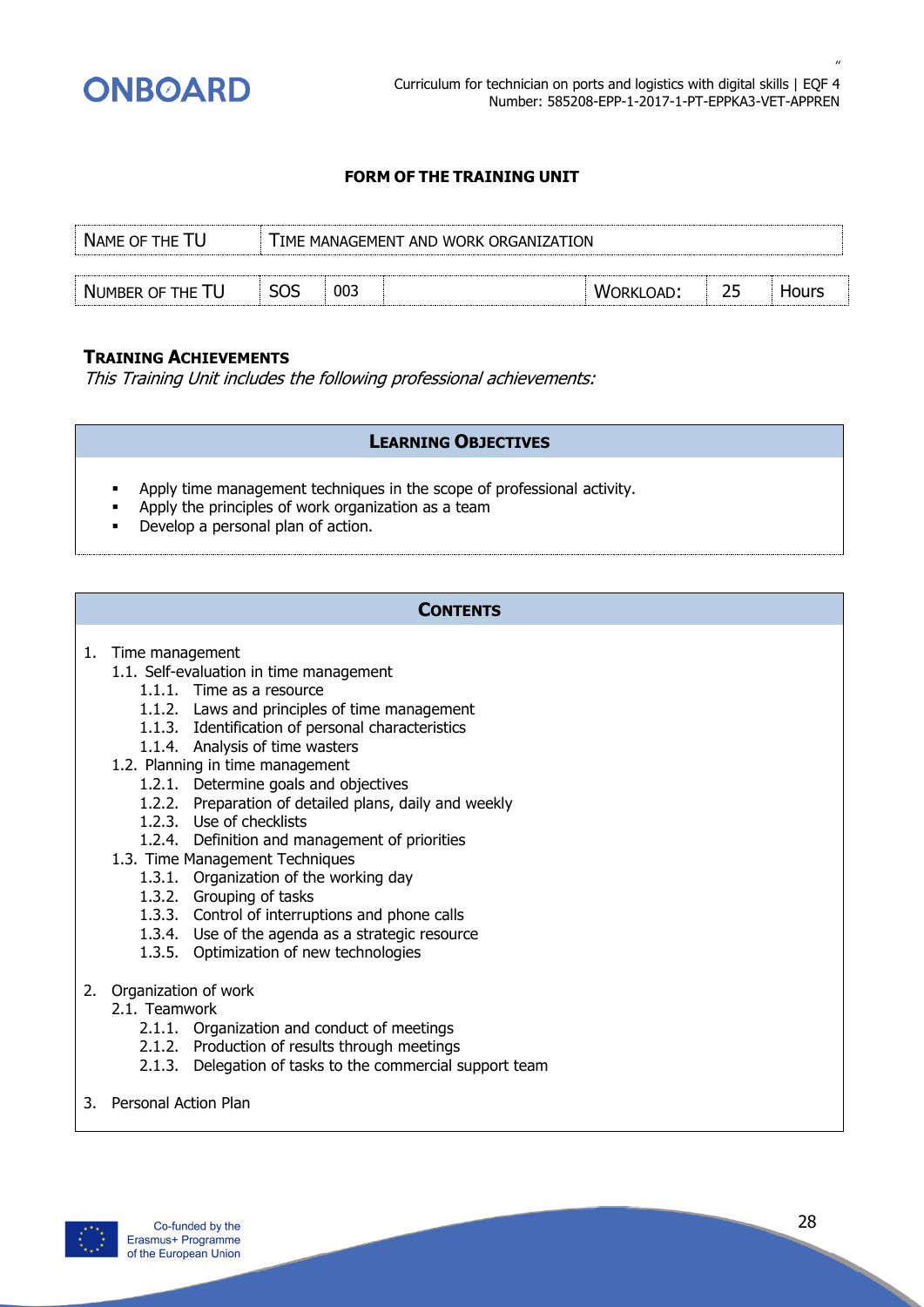

| NAME OF THE TU   |            |     | PROFILE AND POTENTIAL OF THE ENTREPRENEUR - DIAGNOSIS / DEVELOPMENT |           |    |        |
|------------------|------------|-----|---------------------------------------------------------------------|-----------|----|--------|
|                  |            |     |                                                                     |           |    |        |
| NUMBER OF THE TU | <b>SOS</b> | 004 |                                                                     | WORKLOAD: | 25 | HOLITS |

#### **TRAINING ACHIEVEMENTS**

This Training Unit includes the following professional achievements:

#### **LEARNING OBJECTIVES**

- Explain the concept of entrepreneurship.
- Identify the advantages and risks of being an entrepreneur.
- Apply diagnostic tools and self-diagnosis of entrepreneurial skills.
- Analyze personal profile and potential as an entrepreneur.
- Identify the technical and behavioral development needs, in order to favor the entrepreneurial potential.

#### **CONTENTS**

#### 1. Entrepreneurship

- 1.1. Concept of entrepreneurship
- 1.2. Advantages of being an entrepreneur
- 1.3. Entrepreneurial spirit versus entrepreneurship
- 2. Self-diagnosis of entrepreneurial skills
	- 2.1. Diagnosis of the life experience
	- 2.2. Diagnosis of knowledge of "professional realities"
	- 2.3. Determination of the "own profile" and selfknowledge
	- 2.4. Self-diagnosis of personal motivations to become an entrepreneur
- 3. Characteristics and key competences of the entrepreneur profile
	- 3.1. Personal
		- 3.1.1. Self-confidence and self-motivation
		- 3.1.2. Ability to take decisions and take
			- risks
- 3.1.3. Persistence and resilience
- 3.1.4. Persuasion
- 3.1.5. Implementation
- 3.2. Techniques
	- 3.2.1. Business and customer orientation area
	- 3.2.2. ICT planning, organization and mastery
	- 3.2.3. Leadership and teamwork
- 4. Factors that inhibit entrepreneurship
- 5. Diagnosis of the entrepreneur's needs 5.1. Needs of personal character
	- 5.2. Technical requirements
- 6. Entrepreneur self-assessment 6.1. Self-assessment questionnaire and its verification of its suitability to the behavioural profile of the entrepreneur

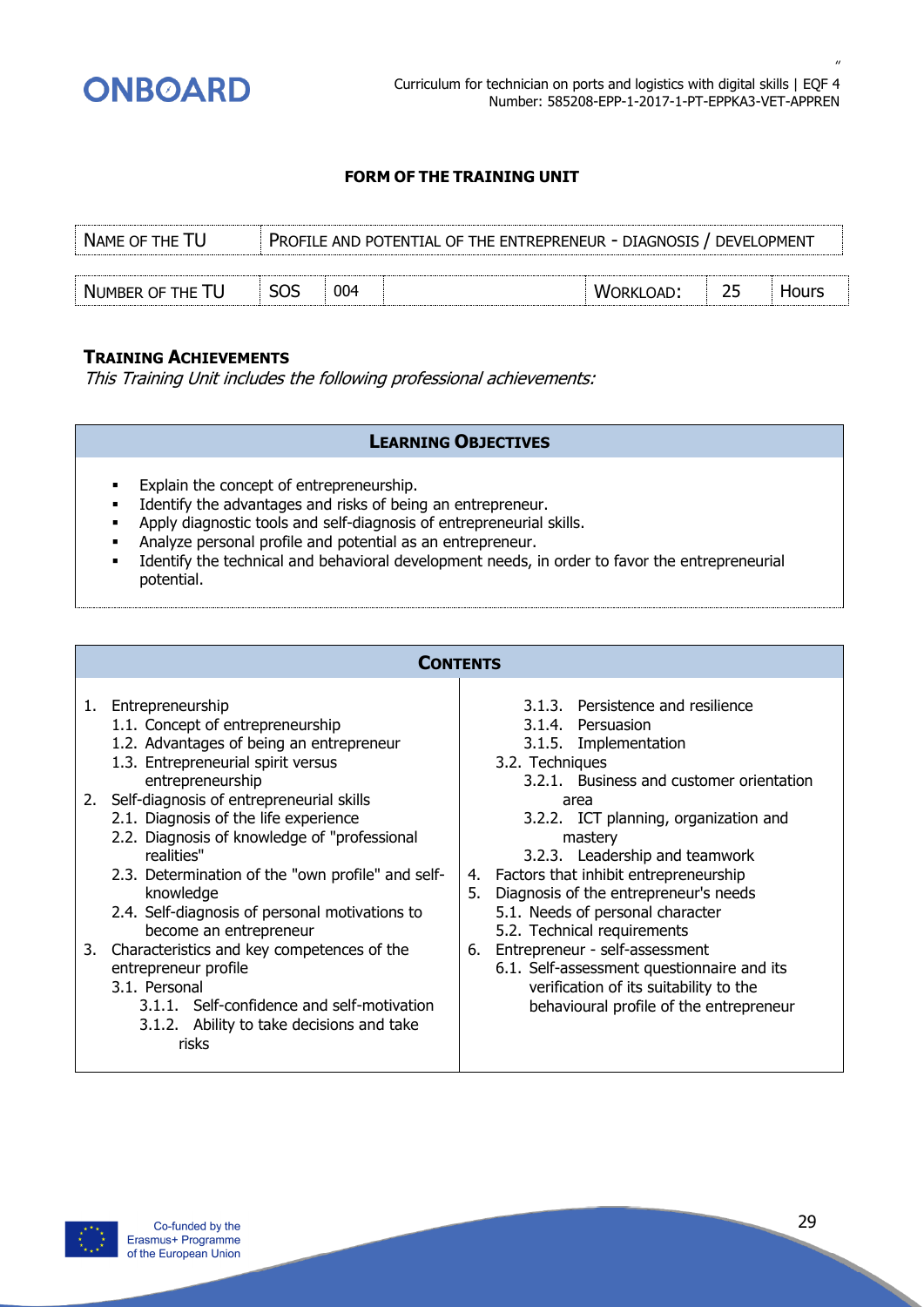

| NAME OF THE TU   |            | <b>ENVIRONMENT, SAFETY, HYGIENE AND HEALTH AT WORK - BASIC CONCEPTS</b> |  |           |    |       |
|------------------|------------|-------------------------------------------------------------------------|--|-----------|----|-------|
|                  |            |                                                                         |  |           |    |       |
| NUMBER OF THE TU | <b>SOS</b> | 005                                                                     |  | WORKLOAD: | 25 | Hours |

#### **TRAINING ACHIEVEMENTS**

This Training Unit includes the following professional achievements:

#### **LEARNING OBJECTIVES**

- Identify key environmental issues.
- **•** Promote the application of good practices for the environment.
- Explain concepts related to safety, hygiene and health at work.
- Recognize the importance of safety, hygiene and health at work.
- Identify the obligations of the employer and the employee in accordance with the legislation in force.
- Identify the main risks present in the workplace and in the professional activity and apply the appropriate prevention and protection measures
- Recognize safety and healthy signs
- **Explain the importance of individual and collective protection equipment.**

#### **CONTENTS**

- 1. ENVIRONMENT
	- 1.1. Major environmental problems today
	- 1.2. Waste
	- 1.3. Waste Management

#### 2. SAFETY, HYGIENE AND HEALTH AT WORK

- 2.1. Basic concepts related to SHST
- 2.2. SHS national legislative framework
- 2.3. Accidents of work
- 2.4. Professional diseases
- 2.5. Main proficiency risks
- 2.6. Signalling of safety and health
- 2.7. Collective protection and individual protection equipment